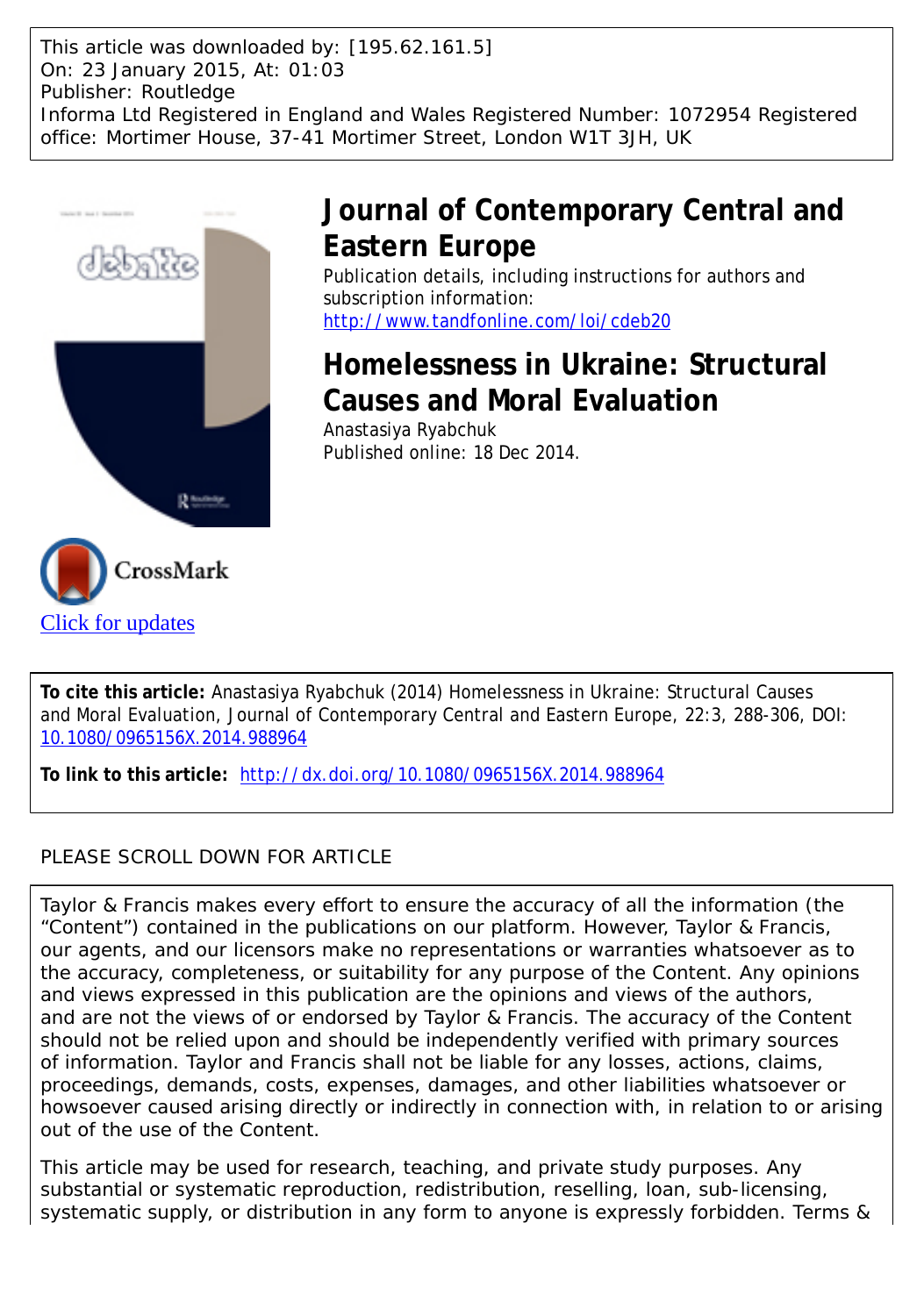Conditions of access and use can be found at [http://www.tandfonline.com/page/terms](http://www.tandfonline.com/page/terms-and-conditions)[and-conditions](http://www.tandfonline.com/page/terms-and-conditions)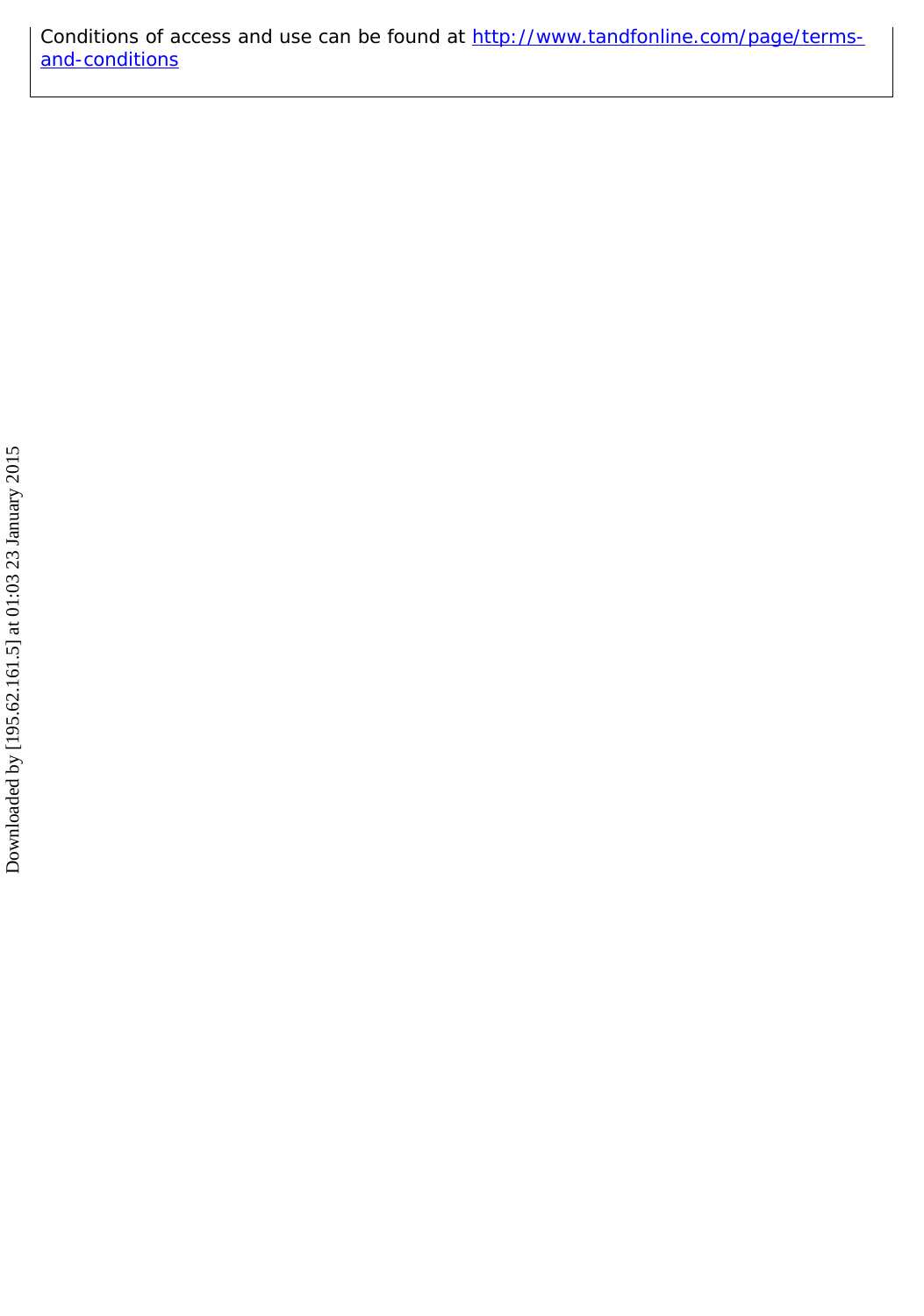# Homelessness in Ukraine: Structural Causes and Moral Evaluation

## Anastasiya Ryabchuk

Homelessness is seen among the most visible forms of urban marginality in post-soviet countries. As changes in the labour and housing markets led to a growing number of the homeless in Ukrainian cities, social policy moved towards moral evaluation of the homeless individual as "deserving" or "undeserving" which is unlikely to resolve the problem of homelessness at a structural level. On the contrary, affordable housing and access to decent work as universal rights guaranteed to all should be among the priorities of state policy and non-governmental institutions alike.

Keywords: homelessness; affordable housing; reserve army of labour; penal state; Ukraine

### Introduction

An old woman approaches me in the street, asking to help her find her home. "It should not be far, but I do not see it. It is a small house, not like these palaces". Her name is Katerina, she does not remember her age, last name or her address. All she has with her is a handkerchief, a pair of glasses and a bag of instant noodles. She says she does not have children and lives alone in the village. I take her to the police station where I write a report (using a standardised form) about "an elderly citizen approaching me with a request for help" and ask the policemen what will happen next.

This paper is based on ethnographic work conducted in 2003–2004 (participant observation as a volunteer in a Christian NGO providing food and clothing to the homeless in the streets of Kyiv, 60 interviews with the homeless) and 2008–2009 (visits to various organisations working with the homeless in Ukraine, interviews with social workers, discourse analysis of press publications and official websites of key ministries dealing with homelessness), in the framework of my PhD thesis at Kyiv-Mohyla Academy and Ecole des Hautes Etudes en Sciences Sociales.

2014 Taylor & Francis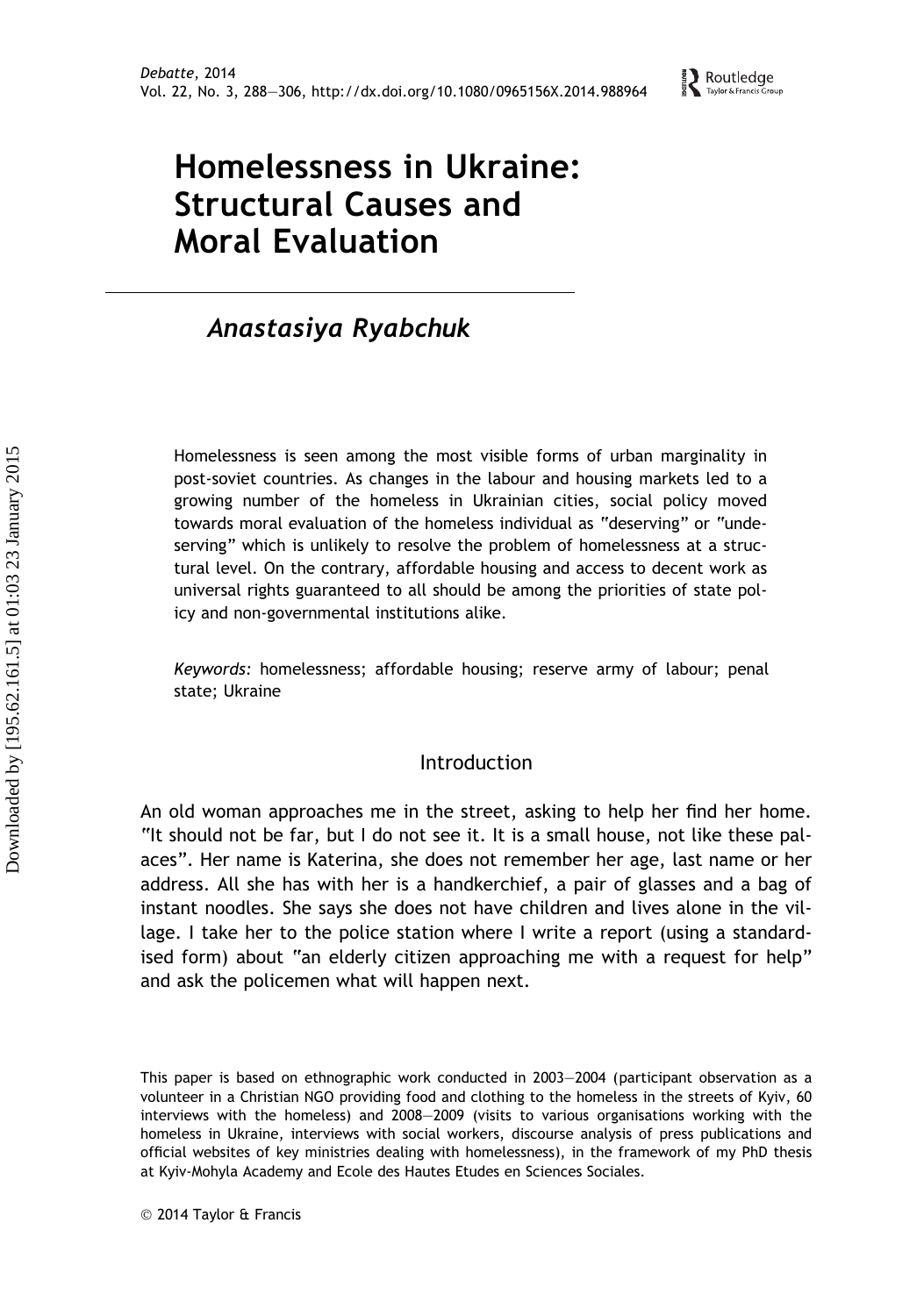Katerina's prospects are quite bleak. Had she just left one of the apartment blocks ("the palaces"), her relatives or neighbours would have by now noticed her absence and called the police. She is too old to walk long distances, so there can only be two options: either she lives nearby, or she was brought there by someone. Brought there? Yes, a policeman responds calmly to my surprise, this has happened many times before. Somebody finds and elderly lonely person in a village near Kyiv, where land is expensive. They make her sign papers of giving the house as a gift or selling it for a symbolic price. Then they just take her to Kyiv and leave her in the street for police to pick her up and place her in a grim Soviet-style retirement home, where she will die in a year or two.

What surprises me most is not the housing affair scheme itself, but the calm matter-of-fact way of telling about it. The policemen are kind and polite, they offer Katerina some tea with biscuits, and they immediately start looking for phone numbers of social services and retirement homes. The housing affair is just taken as a given, as an independent variable. "This has happened many times before". And yet, the immediate function of the police is not to provide elderly homeless with tea, but to deal with these affairs, to punish the criminals and to prevent such situations from occurring in the future.

Another important issue is at stake here. In this story, the policemen are trying to help, and the homeless woman is perceived as "deserving" our support. But in a perspective that is based on moral evaluation of the homeless individual, he or she is totally dependent on the goodwill of the benefactor– the policeman, the doctor, the social worker, the employment officer, etc. In another recent encounter, a homeless man, who was beaten up by the street children, asked me to call the ambulance, but it refused to take him. The doctors just looked at the dying man (he died a week later on the street), and began shouting at me: "You knew we would not take this bomzh, why call us? What if somebody dies while we're wasting our time here?"

When I protested, they began to describe the situation in hospitals with a lack of beds for all patients, lack of medications and low salaries for medical personnel. Again, the under-financing of the health-care system, where doctors with limited resources are forced to choose whom to help and whom to leave dying, is simply taken as a given.

Moral evaluation of the homeless will always include these alternatives of pity or condemnation, charity or repression, or mere indifference. In this framework, it is indeed for the concrete policeman or doctor to decide based on his or her moral criteria whether to be kind, indifferent or aggressive at the encounter of a homeless person on the street. But the function of policemen or health care workers is not to evaluate the homeless as "good" or "bad", "deserving" or "undeserving"; it is to guarantee basic rights of housing, medical assistance, protection from crime. Why is it that moral judgment of the individual is the starting point in the construction of homelessness as a social problem?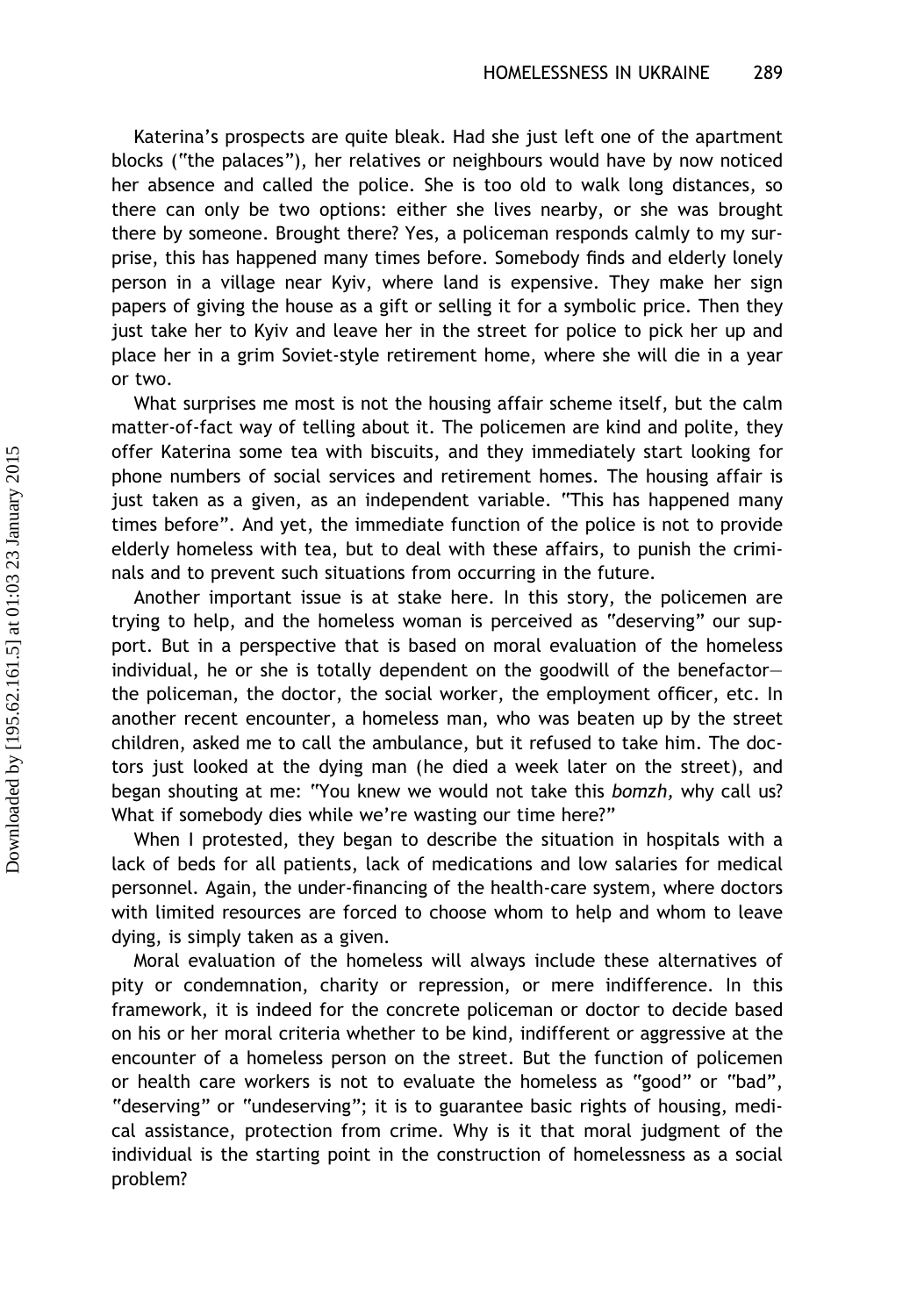The few sociologists who write about homelessness in post-soviet societies also tend to focus on the homeless individuals. They do list at least some of the major structural causes of homelessness, such as lack of affordable housing, lack of decent employment opportunities, flawed social policies towards the most vulnerable. But they spend most of their time defining homelessness, estimating the number of people on the street in a given city, classifying them, or producing ethnographic accounts of a typical day of the street homeless. These accounts contribute in many important ways to our understanding of the problem, but they take as a given the structural causes of homelessness during transition from a planned to a market economy, which I intend to problematize in this paper.

Instead of focusing on homeless individuals and on the moral evaluation of whether they are "deserving" or not (whether they should be given tea or beaten up, placed in social care on in gaol), In this paper, I focus on the social construction of homelessness in Ukrainian society. I look both at the material structures (the political economy of homelessness) and at the bureaucratic field where homelessness is being produced and reproduced as a social problem, reaffirming the current social order. My research is based on participant observation in the role of a volunteer of a Christian NGO serving food to the homeless in the streets of Kyiv between fall 2002 and spring 2004, 60 interviews with the homeless, conducted at the same time, 30 interviews with social workers and volunteers assisting the homeless, conducted in 2008–2009, and discourse analysis of press publications and official websites of ministries that deal with homelessness.

#### Homelessness and Lack of Affordable Housing

The first most obvious structural explanation of homelessness has to do with the situation on the housing market. United Nations declared the year 1987 as "Year of shelter for the homeless" in an attempt to draw the public attention to the millions of people in the world who have no home ("absolute homeless") as well as to a billion of insecurely housed and slum-dwellers ("relative homeless"). The second category included people whose housing does not meet the basic criteria of protection from elements, access to drinking water and sanitation, work and health facilities in vicinity to the dwelling, personal safety and stability, sufficient space to avoid overcrowding (Layton [2000](#page-19-0), 25).

The line between the absolute and the relative homeless is rather artificial as they are often just different periods of insecure housing arrangements for most homeless people. Rather than staying on the street or in homeless shelters all the time, many of them spend several nights at their friends' and relatives' homes, rent out rooms in cheap hostels and sometimes even rent out flats for a few months. For instance, Oksana, one of my respondents, came to Kyiv pregnant with her husband, who found a job in construction industry. Just after she gave birth to a baby boy, her husband fell ill and died. Since she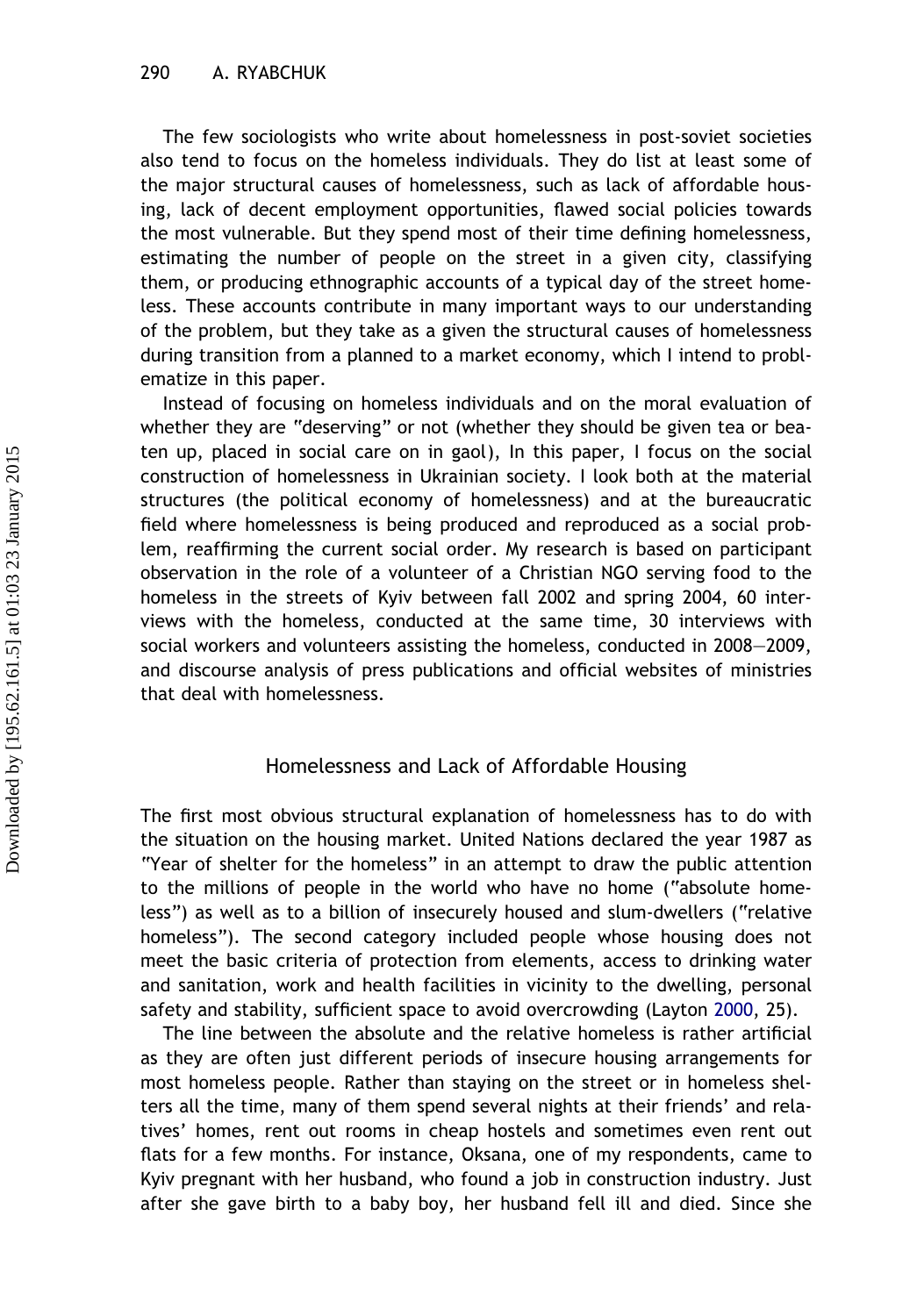cannot work with such a young child, she turned to panhandling in order to pay for the little room in one of the suburbs of Kyiv. The landlady insisted that she pays for each night before 6 pm, otherwise she would go to the train station to find other guests for that room.

Oksana entered a vicious circle with work only possible if the child is in day care, municipal day care being available only for those registered in Kyiv, while registration is only possible in the case of a long-term work contract and enough money to pay rent by month and not by night. Her problem could be easily resolved with a combination of affordable childcare, job opportunities for single mothers and subsidised social housing. However, municipal construction of social housing has decreased by 21 times between 1990 and 2008, even as the total number of dwellings and their total surface has been on the increase. With so little social housing on offer, it would take more than a hundred years to provide housing for all those on the waiting list.

Another category in risk of homelessness consists of people living in dilapi-dated housing or in buildings that are unfit for permanent residence.<sup>[1](#page-18-0)</sup> For instance, in the historic centre of Kyiv–on 32, Gogol Street–there is a rundown house where elderly people and families with children are forced to live in dilapidated communal flats for more than two decades. The house is too worn out to be reconstructed and must be torn down. In such a situation, according to the Ukrainian housing code, residents should be given flats of equivalent size in other buildings within the city limits. The city authorities were supposed to evacuate people from this house back in 1989, but this evacuation never happened. In Kyiv alone, currently there are 107 houses that were officially declared as unfit for living by the municipality, but where people continue to live for lack of other alternatives. They regularly write letters to city authorities, initiate court trials and protest events, but their demands for decent housing remain unanswered.

In Ukraine, over 40% of the population has to survive the cold without any centralised heating and one in ten was living with room temperature below appropriate level, 23% with frequent absence of electricity, 16% without running water (almost half without hot water), with cracks in the walls and leaking ceilings (over 16%), one in ten shares a room with two or more other people.<sup>2</sup> In Kyiv alone, as of 2006, there were more than one hundred apartment buildings that were officially declared "unfit for living", but were still inhabited. In addition to that, the homeless, migrant workers and other vulnerable categories find shelter in many of the evacuated buildings, and city housing authorities or private structures collect unofficial payments from them.

On some occasions, overcrowded living conditions lead to grown-up children kicking out their parents or other elderly relatives from their homes. Maria sold her house in the village and moved to live with her daughter when the daughter asked for her help in taking care of her young child. But when the child reached school age and Maria's help was no longer needed, Maria's daughter began to regularly kick her out of the overcrowded apartment of just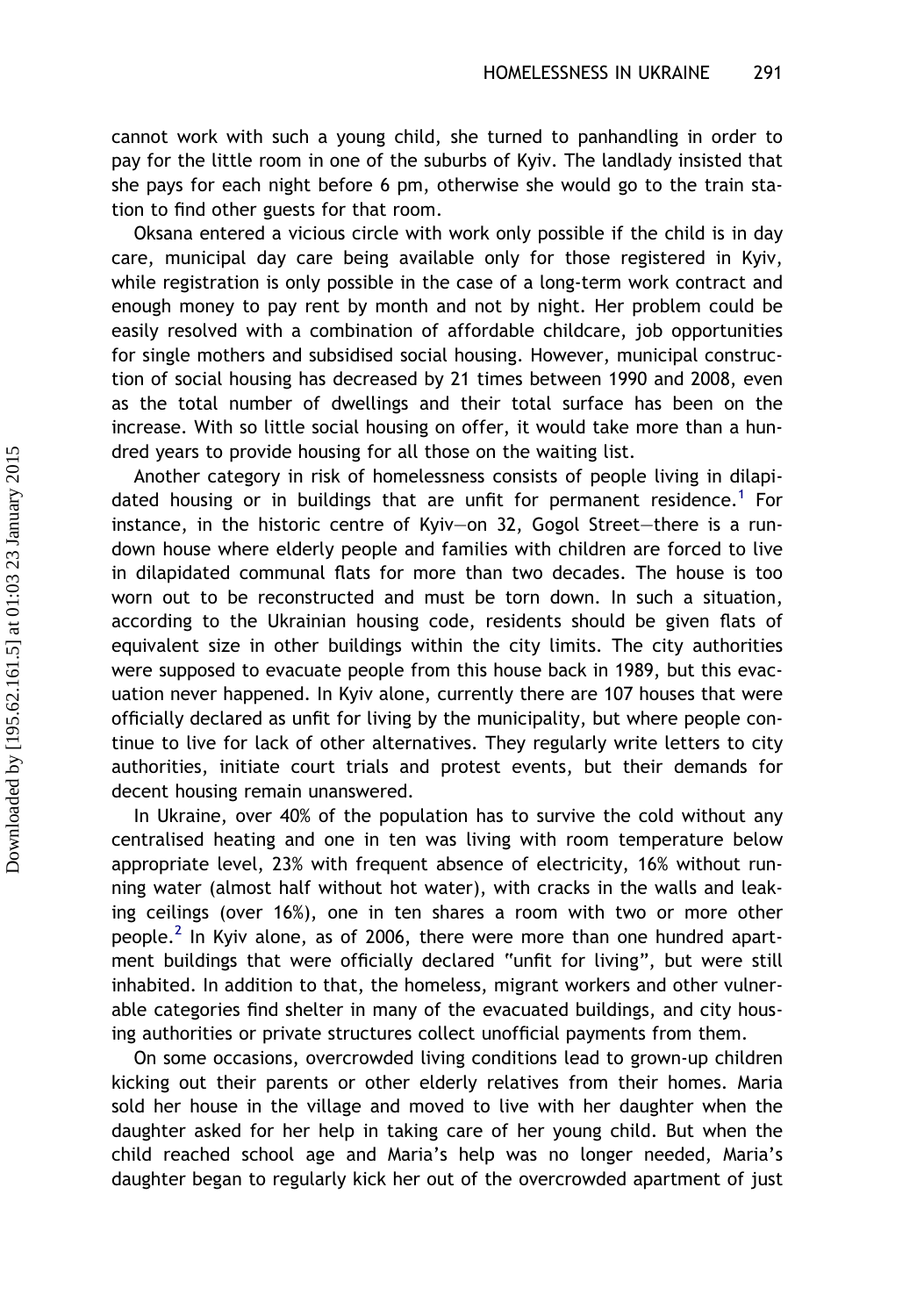#### 292 A. RYABCHUK

20 square metres for a family of four and force her to bring home money earned through panhandling:

I had my own house and a garden in Cherkassy region, but my little granddaughter was often ill and I came to Kyiv to help take care of her. My daughter sold my house and let me sleep on a fold-out bed in the kitchen. I didn't mind, I've lived through the famine and the war, I can sleep anywhere and do any work. But my daughter became like a savage when a worker came to repair our gas stove and fined her for letting me sleep near the stove. He said it was a violation of some safety rules. But the flat was so small that there was no room to put me a bed anywhere. So my daughter threw out all my things from a balcony and kicked me out. Sometimes if I earn a lot of money from begging, I come and she lets me in, but if I don't bring enough, she won't let me in. She says I'm dirty and have too many things with me, overcrowding the flat. But I go to a public bath house to wash, and all my things are here in this bag! And she doesn't allow me to eat from their dishes or to go to their toilet.

One of the common explanations to overcrowding is that there is not enough housing in post-soviet societies, but average living space in Ukraine is 23 square metres per person (which would mean a small studio for a bachelor, a two-room flat of 46 square metres for a couple and a three-room flat of 70 square metres for a family with one child). The problem is not lack of living space for all, but uneven distribution of housing: in Kyiv, more than half of all recently built flats are of "elite" or "business" class, while flats of "economy" class constitue only 40% (even these "economy" flats cost at least one thousand euro per square metre and are unaffordable to most people, since average salary in the capital is just 400 euro a month.<sup>[3](#page-18-0)</sup>)

One specificity of the post-soviet housing market compared to Western societies is high risk of loss of housing due to housing affairs. "Homelessness and rising crime rates related to real estate are among the most dramatic consequences of the war over private property"–notes Michael Harloe (Andrusz, Harloe, and Szelenyi [1996](#page-19-0), 12). He considers housing segregation a key factor of class differentiation in post-soviet societies. Gregor Andrusz adds: "as soon as housing became subject of legal commercial transactions, its market price skyrocketed and as a result it became object of criminal interest" (Andrusz, Harloe, and Szelenyi [1996,](#page-19-0) 61). He provides examples of affairs where sellers received nothing for their flats and ended up on the street or as "non-identified corpses" in the forests or next to autoroutes.<sup>[4](#page-18-0)</sup> Semen Gluzman, the head of the Association of Psychiatrists of Ukraine, speaks of a typical housing affair scheme:

Criminals often have good ties with the police and municipal housing services. There they get a list of potential victims who are not needed by anybody and can disappear without anyone noticing: the elderly without any relatives taking care of them, the alcoholics and drug addicts, mentally ill … These are people who are unable to rationally think through all the legal details of selling their flats. They are easy to fool into selling their flat for a few coins, or even to offer it as a gift by signing some papers they can't even read. Among our patients there were a few such cases. There are even cases when relatives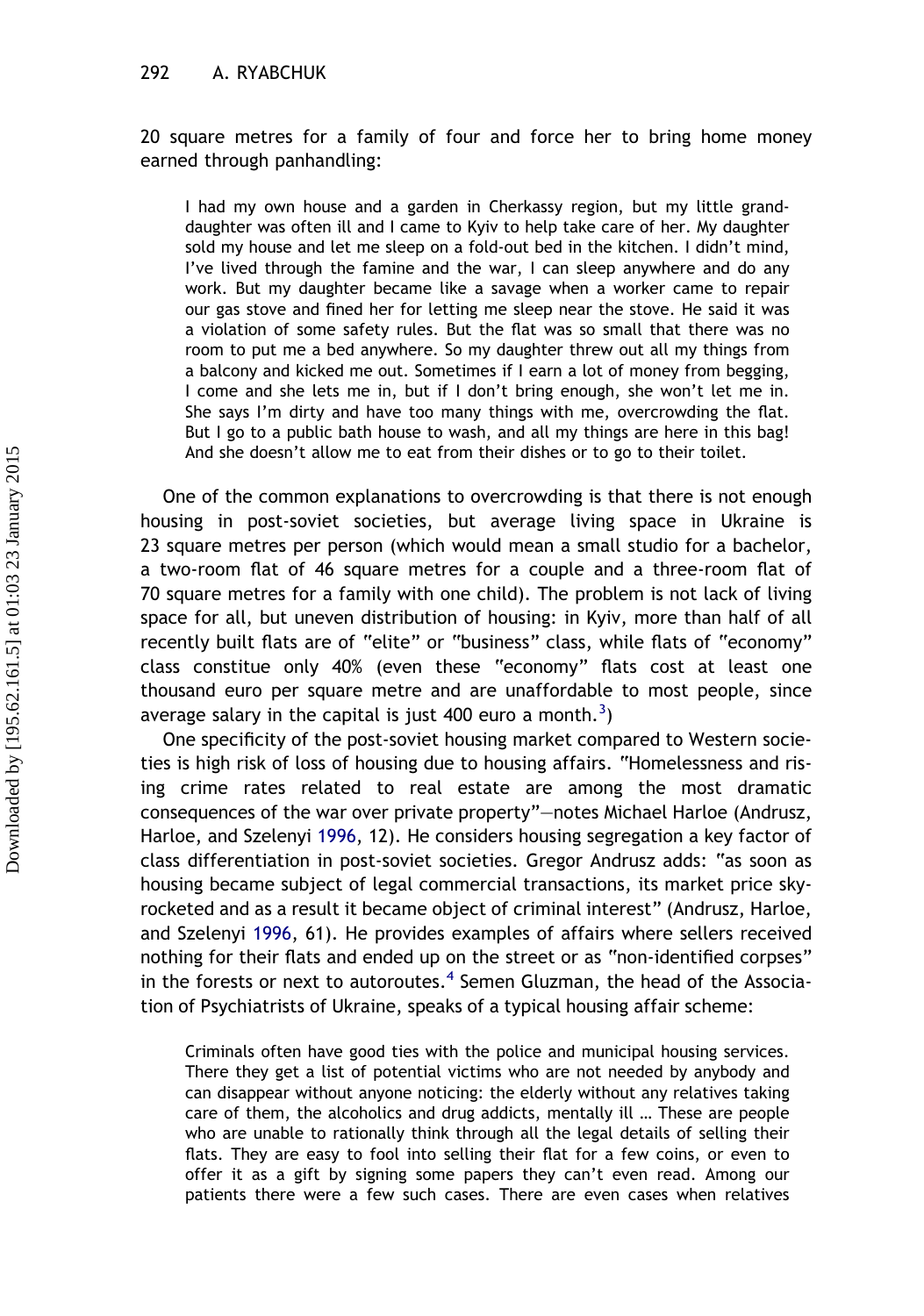send their relatives to a psychiatric hospital and sell their flats in the meantime. Just to get a hold of their relatives' flats, they pay psychiatrists to sign papers that the patient has to be kept in a mental home, even if this is not the case and home care is a better option.

Furthermore, although nine in ten families privatised their flats in the 1990s, many of them are now unable to cover the costs of communal services like water, gas or electricity<sup>[5](#page-18-0)</sup> and have to sell their flats and move to ever smaller dwellings with a high chance of being fooled along the way. And because of the privatisation of the majority of flats, now municipalities do not have enough housing stock on offer for the poor in risk of homelessness or those already on the street. As John Evans rightly notes, no matter how efficient are rehabilitation programmes for the homeless, they will not change much if at the end of the line the homeless are not offered any housing options (Evans [2003](#page-19-0), 5).

#### Homeless as the Reserve Army of Labour

Unemployment is another obvious structural factor of homelessness, even though "unemployment" seems to be a very vague concept when trying to understand homelessness in post-soviet societies. Many people who are not officially employed are nevertheless working in the informal economy (which in Ukraine, according to different estimates constitutes between 30 and 50% of all economic practices). Some of those who are officially employed have wage arrears of six months or more, or earn a very low income, insufficient to pay for housing and other basic needs. Among those who are considered "productive" citizens (excluding the elderly, the handicapped as well as young children), the ILO defines many categories for the non-working population: not only the unemployed, but also students, caregivers and housewives, as well as the "desperate", who have stopped looking for work or think that no work is available for them (there was over quarter of a million people in this last category in Ukraine in 2010). And on the other extreme, there are those who do not need to work, because they can live from interest on their property or from financial assistance of third parties, and who will most likely never be at risk of homelessness under the present economic conjuncture.

As Mike Denning notes in his thought-provoking article "Wageless life",

Capitalism begins not with the offer of work, but with the imperative to earn a living. Dispossession and expropriation, followed by the enforcement of money taxes and rent: such is the idyll of "free labour". […] Unemployment precedes employment, and the informal economy precedes the formal, both historically and conceptually. We must insist that "proletarian" is not a synonym for "wage labourer" but for dispossession, expropriation and radical dependence on the market. You don't need a job to be a proletarian: wageless life, not wage labour, is the starting point in understanding the free market.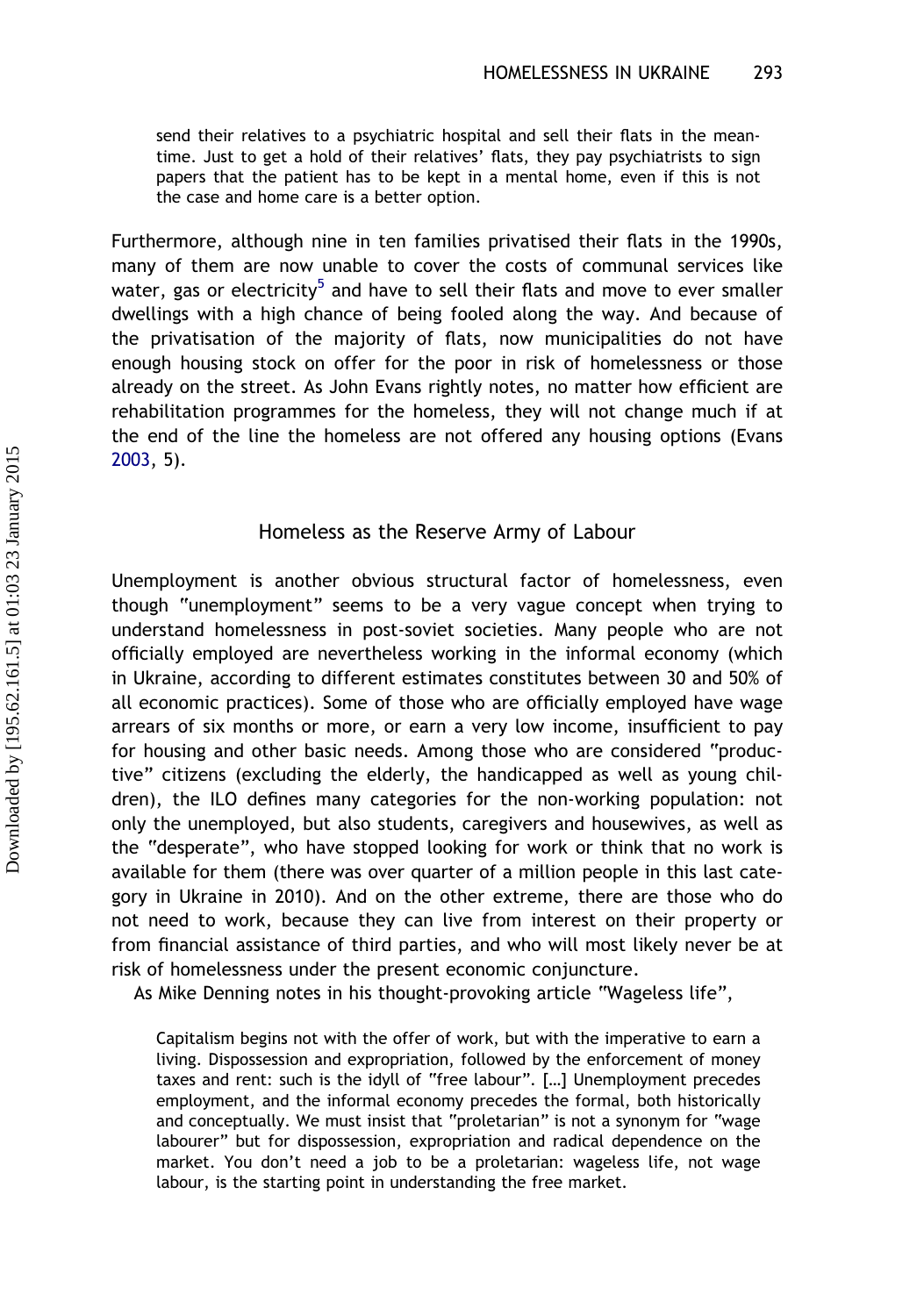In the Ukrainian context, where up until 2004, three quarters of the population lived below the official poverty line (by 2010, this figure fell to 22%, but still constituted almost a quarter of the population) and where a third of almost 1.8 million officially registered as unemployed have been without work for more than a year (the average duration of unemployment in 2010 was 12 months, and those without work for more than a year do not receive unemployment benefits). It would be difficult to imagine these people as "not working". It is also not surprising that many of the homeless are doing some work to earn a living, even though this fact is often neglected by social workers, as witnessed by this quote by the director of Kyiv's only municipal homeless shelter:

Social workers at the shelter now have more experience and accept only those who are in a really difficult situation. Earlier, construction workers used to live here, whole brigades of them. In one day they could make 100 hryvni [about ten euro]. They wanted to save on housing and that's why they would come to sleep here.<sup>[6](#page-19-0)</sup>

While Karl Marx wrote about the market not recognising the unemployed worker ("The rascal, swindler, beggar, the unemployed, the starving, wretched and criminal workingman—these are figures who do not exist for political economy but only for other eyes, those of the doctor, the judge, the gravedig-ger, and bum-bailiff, etc.; such figures are spectres outside its domain."<sup>[7](#page-19-0)</sup>), in the quote from the director of the homeless shelter we see a somewhat different trend of "doctors, judges, gravediggers and bum-bailiffs" not recognising workers in their homeless clients.

The few studies on the participation of the homeless in the labour market in post-soviet societies show that the majority of homeless work in order to satisfy at least part of their material needs. In a study conducted among the homeless of Yaroslavl (Zavialov and Spiridonova [2000](#page-20-0)), majority of homeless respondents worked from time to time and 19% had a stable job that nevertheless did not allow them to secure housing. Furthermore, only 4% of job refusals were due to a serious cause like alcoholism or drug abuse, there were almost no refusals due to lack of qualification (half of respondents had secondary education and a quarter–technical or higher education), while the majority of refusals were due to lack of housing (a vicious circle for the homeless). Similarly, in a study, conducted by "Doctors without borders" among their homeless clients in Russia, 46% declared that they worked part-time, almost two per cent worked fulltime, and another 2,5% were receiving old-age pension (Gutov [2001](#page-19-0)).

Looking at the homeless as the reserve army of labour has several implications for our analysis. It allows to address situations when the homeless do have temporary and precarious jobs, when they participate in informal economic practices like garbage-collection and recycling, or when the permanently employed suffer from low wages that are insufficient to pay for housing and also end up on the street. Homelessness is thus not so much as a dysfunctional side effect of unemployment, but as a functional element of the capitalist labour market.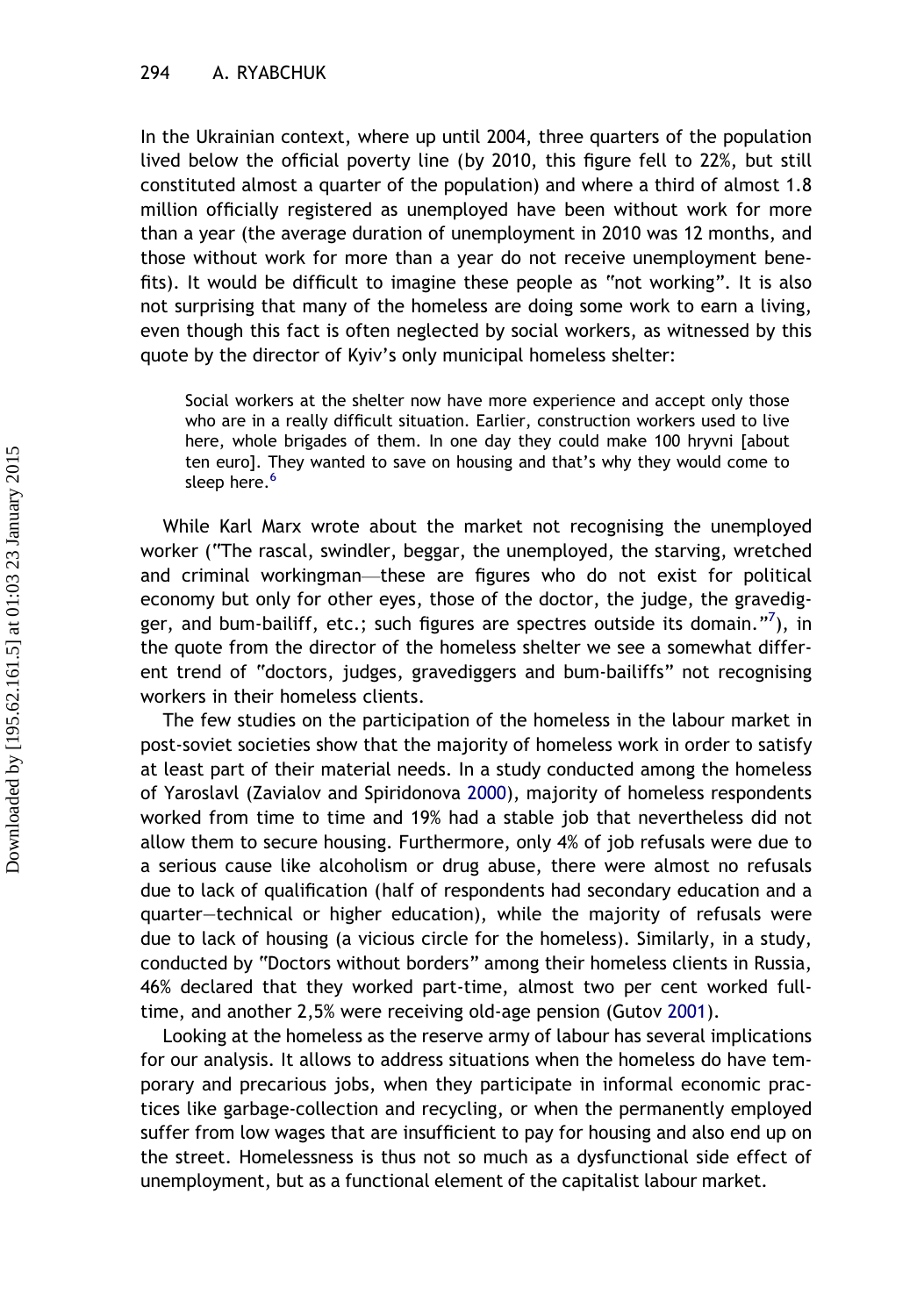In 1990, ILO held an international conference in Moscow, entitled "In search of flexibility: the new Soviet labour market", where it promised to provide all necessary consultations on the creation of new employment opportunities, new sectors of the economy and new forms of property. The ILO stressed that wage regulation should be more flexible, that the harsh system of guaranteed employment should be abandoned and that unemployment should be recognised by the state "as a sad reality" (Standing [1991](#page-19-0), 4–5). That same year, USSR indeed recognised the existence of unemployment. The Soviet state also admitted that in 1990 about 16% of work was performed outside the state sector and that in some regions of the country one in five workers will be forced to change jobs in early 1990s (Standing [1991,](#page-19-0) 2).

As a result of the transition of post-soviet societies to the free market economy, a reserve army of sub-proletarians appeared, who were struggling to survive and ready to take up any work offered. Survival strategies among the post-soviet unemployed and underemployed included growing own agricultural produce on their garden plots, barter exchange, petty trade on the street or in public transport or temporary informal employment. But as Ukrainian sociologist Natalia Tolstykh ([2003](#page-20-0), 83) notes, "Perhaps the only way to earn a living in the situation of unemployment is work in the informal sector, which only aggravates the level of social exclusion, for informal workers do not enter the sphere of judicial and social guarantees related to labour".

For the Ukrainian homeless, the most common survival strategies according to the NGO "Narodna dopomoha" consist in "agricultural work in summer months, work in construction (such jobs do not require long-term commitments and are paid right away), while for most homeless, the main source of income is in the collection of recyclable waste (mainly paper and glass)".<sup>[8](#page-19-0)</sup> The homeless are often seen among the vendors of the unofficial flea market, selling items found in garbage bins. This market was created directly on the pavement of one of the working-class districts of Kyiv after the official one was torn down by the municipality in 2004 to construct a shopping mall. Being "unofficial" and lacking a permanent site to sell their goods, the vendors are being constantly harassed by the police and have to bribe the policemen by giving them between 2 and 5 hryvni [0.2–0.5 euro], which on less profitable days may amount to half of the daily earnings of a homeless vendor.

Many of the homeless have to work even after reaching retirement age, because without registration, they cannot receive their pension. For instance, 60-year-old Valentyna is constantly looking for temporary jobs in the Podil district of Kyiv:

I went to a church, to sweep the ground and earn some money. I slowly swept and cleaned everything. But I earned just some coins. I am too old and almost blind now and cannot run everywhere like when I was young and worked in a café. I need something quiet and slowly-paced, so that I would not have to run, to break the glass …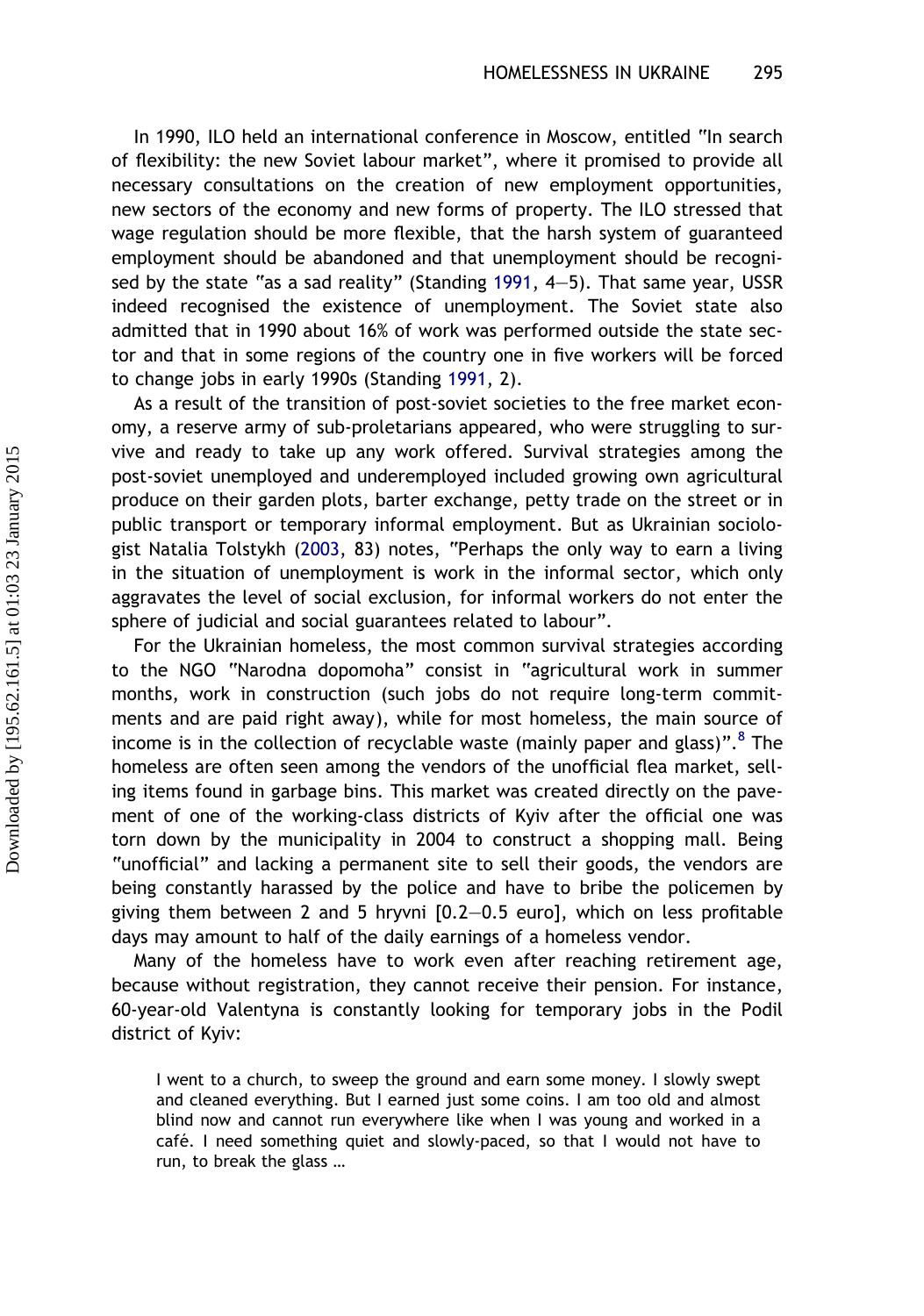There are also those who lose their jobs and housing just a few years before reaching retirement age. Raisa lost her job in the wood industry in north-western Ukraine at the age of 51. She engaged in cross-border petty trade (her town was at the border with Belarus), then moved to Kyiv to sell vegetables in the street. After three years of work as a street vendor, she received a hernia from constantly carrying heavy boxes and then an inflammation of her legs and spent two months in a hospital. Upon leaving the hospital, she had neither work, nor housing and she was willing to take any job for a year before she would become eligible for a state pension at the age of fifty-five.

Some homeless show incredible creativity in adjusting their daily life and material needs to the meagre income-generating opportunities that are present. Two cases from my interviews reveal "contracts" that the homeless made with other poor workers to do their work in exchange for a place to sleep. Borys, a retired pensioner from a village in Central Ukraine, came to Kyiv after his old rural house became unfit for living. During the day, he collects bottles and buys food and vodka with the money he earns. In the evening, he takes the last suburban train to a small station in Kyiv region that is open 24 h a day. He asked the night guard whether he could sleep at the station under condition that he will not make a mess, with share some food and alcohol, and will help in case of emergency when night guard's assistance will be needed (so far, there were no emergency situations at the station and both the guard and Borys were able to sleep peacefully and seemed satisfied with the arrangement).

Similarly, Valia and Serhiy, who both lost their homes because of long-term unemployment, alcoholism and family conflicts, met on the street and made an arrangement with the street cleaner, who provided them a roof over their head and some stability with a predictable daily routine:

I've lived for more than ten years with Seriozha. When we met, we began to think where to find a place to live. I knew a street cleaner who sometimes let me stay in the basement of one of the houses if I helped her clean the territory around that house. So we asked her, what if we will always clean up here instead of you, and you just let us live in that basement? We will guarantee cleanliness and order! There's not so much work: one or two hours in the morning and then we're free. It's good for her too: she doesn't need to do her work and she still receives her salary! And she's had no problems with us. So this is the contract that we made!

Following a parallel from Zygmunt Bauman's [\(2003](#page-19-0)) work, Wasted lives, one may say that Ukrainian homeless are degraded to the state of waste and often have no other option but to collect waste. In the Easter season of 2010, the NGO "Social partnership" (closely cooperating with Kyiv city council) initiated a "charitable event" entitled "Clean Thursday"<sup>[9](#page-19-0)</sup>, where the homeless cleaned up the waterfront of the Dnipro river, receiving 2 hryvni [0.2 euro] for a 50 litre bag of garbage. Not only was it profitable for the city administration to employ homeless cleaners at a much lower cost than they would pay otherwise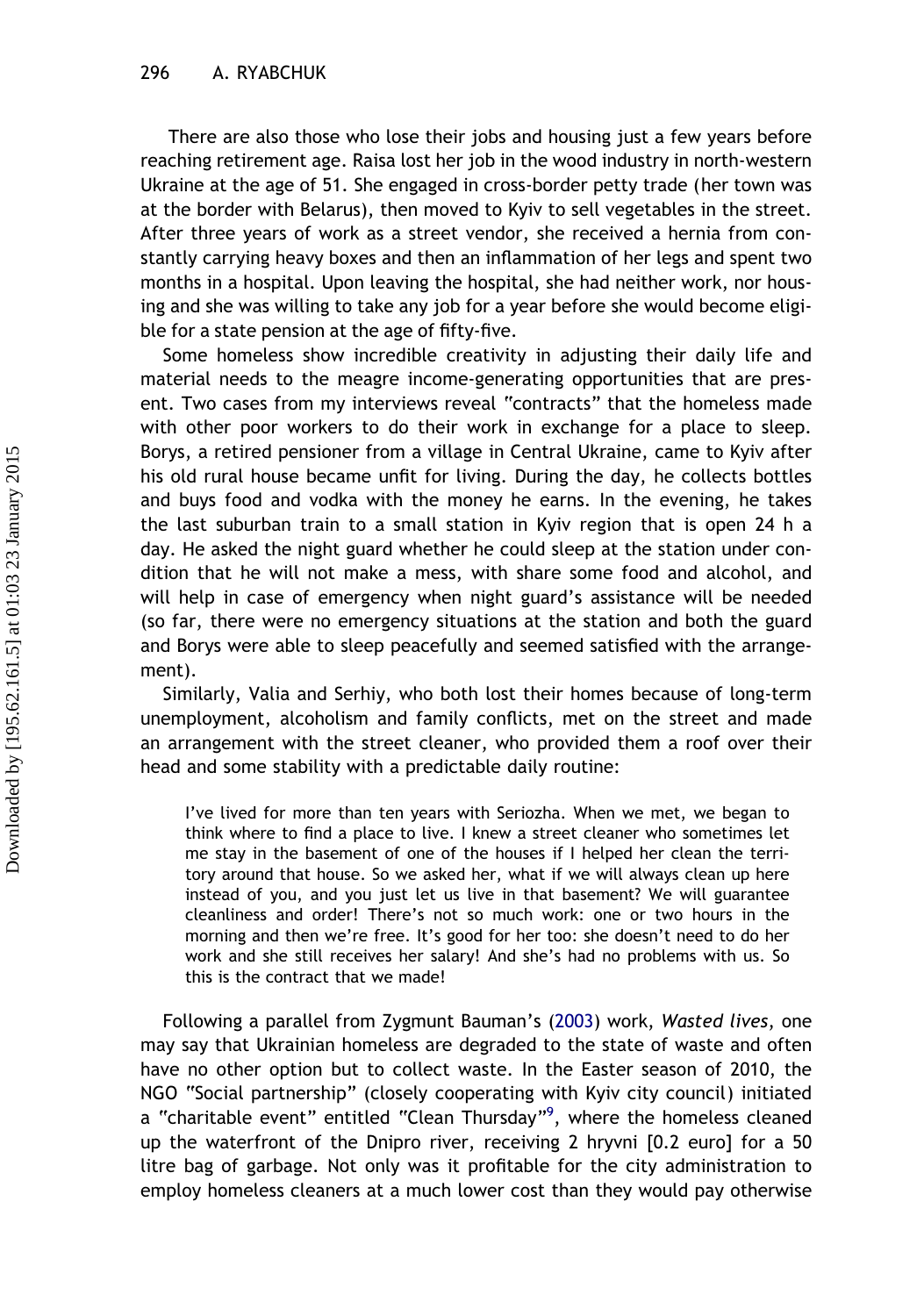for this work, but the homeless seemed grateful to have an opportunity to earn at least something and did not object to the event being presented as "charitable".

This readiness of the homeless reserve army of labour to gratefully take up any work that is offered is exploited by various so-called responsible or ethical businesses and social enterprises. For instance, in Chernivci, in the framework of a rehabilitation programme the homeless participate in the work of a social enterprise that specialises in cooking and preparing half-processed foods to cafes and restaurants in the city. Restaurants can order from this enterprise the services of vegetable-cutting, dough mixing, etc. while the use of the nearly free labour power of the homeless allows to cut on the price of the food.

The question of the use of homeless people's labour power is often raised in government programmes. During the meeting of the Lutsk city council dedicated to the prevention of deaths of homeless people in cold weather, participants agreed that

The most important task is to create a special shelter for those citizens who live on the street. As the experience of neighboring cities (Lviv, Ivano-Frankivsk, Rivne) shows, the most reasonable solution is to create such a shelter in a rural area, in order not to "attract" the homeless to Lutsk. Furthermore, in such a case, those homeless citizens that will express their wish to remain in the center for a longer period, will have an opportunity to engage in agricultural labor, in such a way paying for their stay.

State officials sometimes also abuse their position to engage homeless and other vulnerable categories into slave labour. A journalist investigation by Lav-ryk et al.<sup>[10](#page-19-0)</sup> revealed cases where policemen arrested homeless people in the street under pretexts of various administrative offences and sold them into slavery to isolated rural farms. Such abuse was revealed only after one of the slaves escaped and was picked up by the peasants. One of the judges in the city of Zhytomyr used the free labour power of those whom he condemned to several days or weeks of administrative arrest, by forcing them to participate in the construction of a house for his father. In Vinnytsia, workers of a detention centre for migrants used the labour power of a group of Somali asylumseekers on various construction sites in the city.

Work is perceived by many NGOs as part of the "rehabilitation" of the homeless. For instance, in the community "Oselya" of the international movement "Emmaus", the homeless are expected to participate in the repair and sale of old clothes, toys and furniture, and thus to "regain a sense of selfworth" (the slogan of this community is "there are no things or people that are not needed"). "Just as an old broken item can regain life and continue to serve people if it is cleaned and repaired, so too the homeless can start anew and once again feel that they are needed in society and their work is valued"– explained one of the social workers.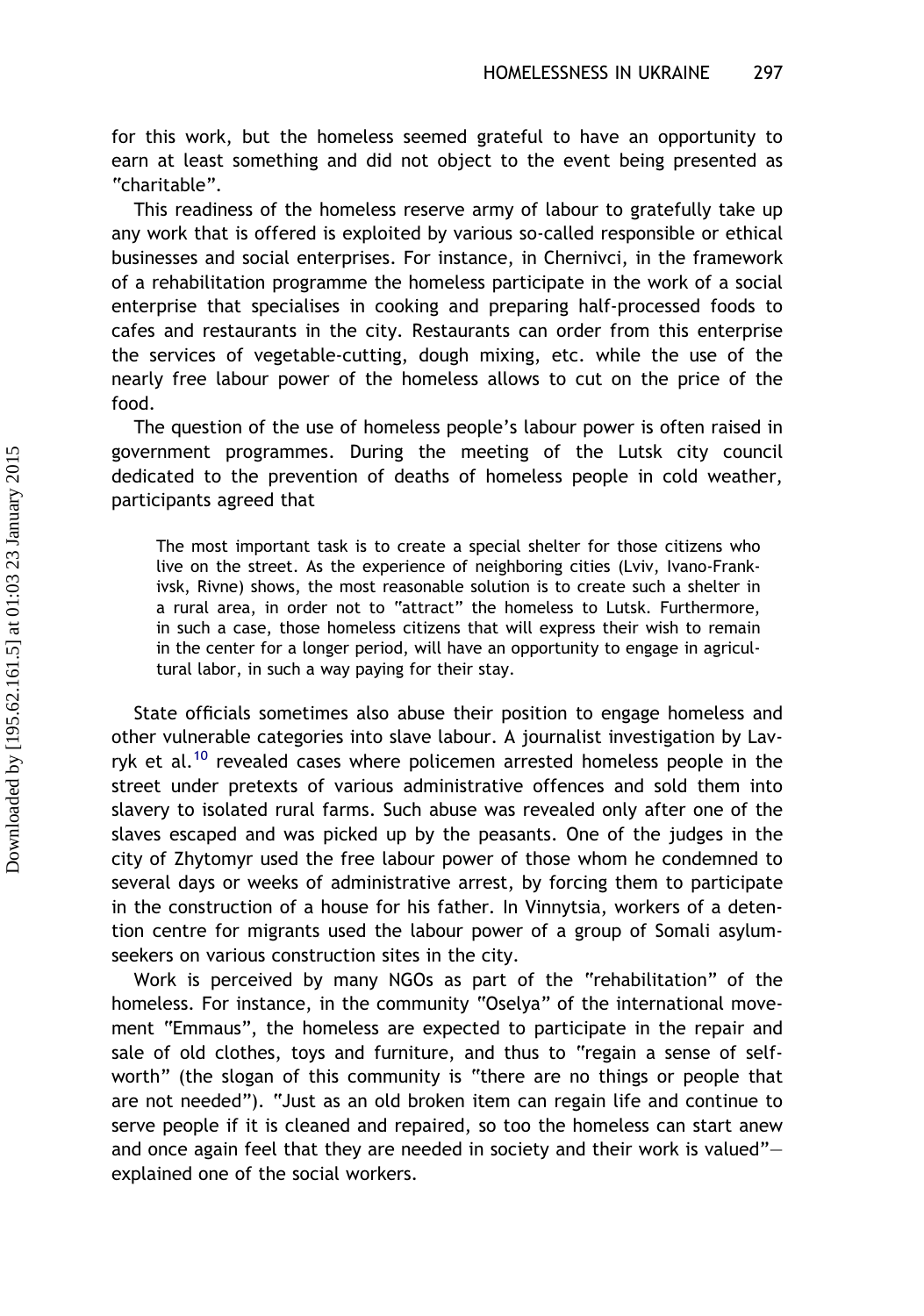### Social Policy: From Universalism to Targeting, from Assistance to Repression

Analysis in previous sections of this paper showed the main structural causes of homelessness. These causes were readily acknowledged by social workers, bureaucrats and volunteers working with the homeless, and we can also see at least some level of awareness on behalf of the general public. But as changes in the labour and housing markets led to a growing number of the homeless in Ukrainian cities, social policy moved in the opposite direction. Universal programmes that take equality and socioeconomic rights as a starting point were replaced by targeting programmes for specific vulnerable social groups. The poor now have to prove that they are indeed poor and deserving of assistance.

Policies to guarantee right to housing and to employment are universal in the sense that they do not depend on personal qualities of recipients. Everybody, not just the homeless or some specific "deserving" groups of homeless, have the same basic human rights. But in Ukraine, the construction of social housing has decreased by more than ten times in the last twenty years and it would take more than a hundred years to satisfy the need of all who are now in the waiting list (if same quantities of social housing are constructed annually, and if nobody is added to the list). Furthermore, social housing that is constructed is immediately privatised by the recipients, and in some cases– resold at a market value. This practice turns social housing into precious gifts on behalf of the state to a small number of people, and a question of why these specific people (and not others) receive such gifts, becomes a question of social justice. Currently, 90% of housing is privately owned, while a universalist housing policy would presuppose an increase in the municipal housing stock in order to be able to provide affordable housing for rent to all who require it. And as far as the labour market is concerned, unemployment was recognised as a reality of late Soviet society back in 1990. Moreover, it was recognised a necessity for the capitalist market economy. Currently, the Ukrainian state has made an attempt to introduce the new Labour code that further reduces the rights of workers. Violation of labour rights has also become more common, and the informal economy grew to up to half of the total GDP. And small numbers of the unemployed, who are evaluated as "deserving", may be offered free classes to change or improve their qualification, or micro-credits to allow them to start their own businesses. In labour policies, as well as in housing policies, a focus on responding to concrete individuals' requests has turned the state into a charitable institution.

Additionally, targeting policies were developed to help specific groups that were defined as "vulnerable", among whom the homeless and those leaving prisons were lumped together and dealt with by a specific department of the Ministry of work and social policy. In case of homelessness, the person seeking help must first of all register at a special registration centre of this Ministry, pass a rehabilitation or a resocialization period of approximately three months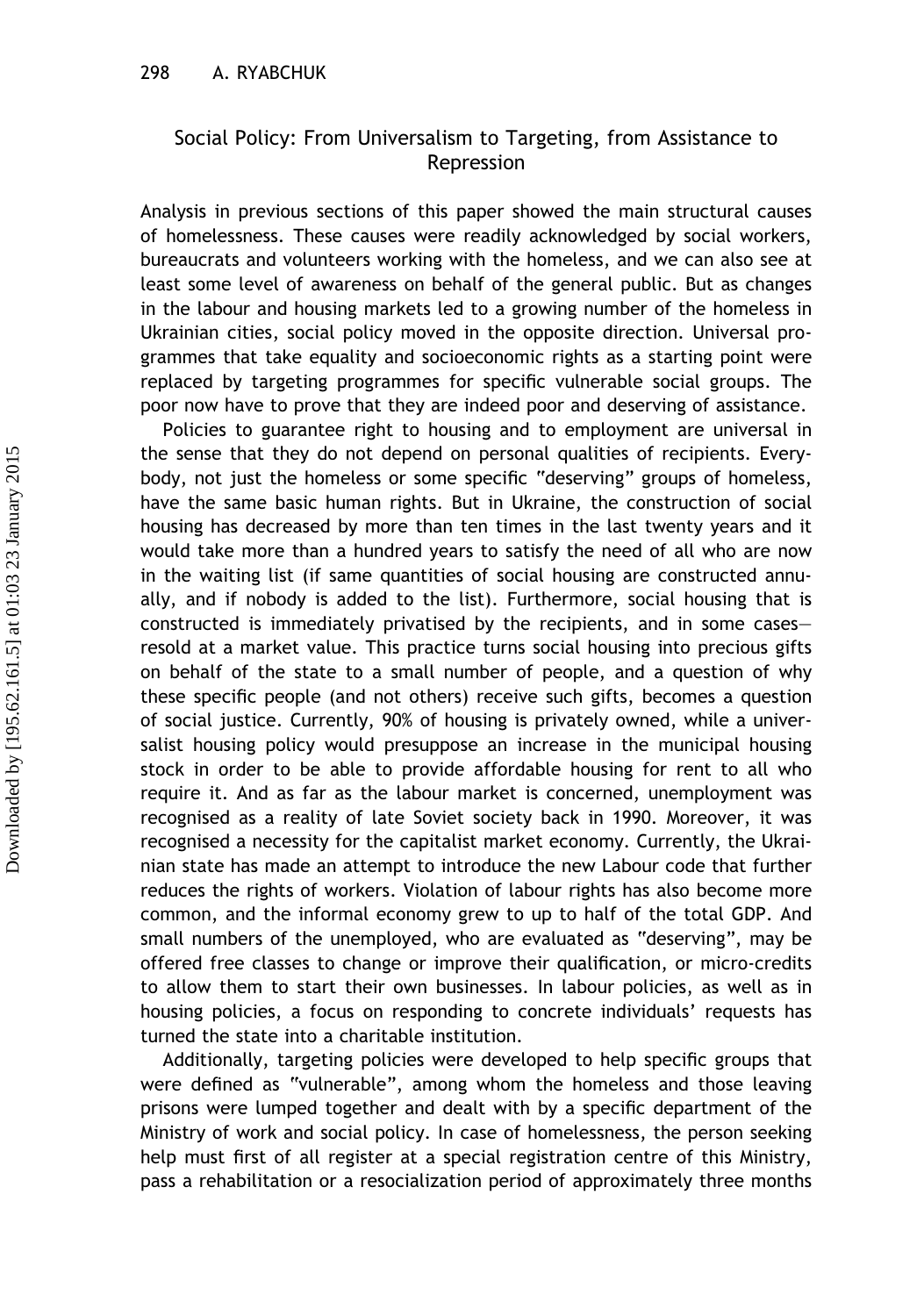(in the case of Kyiv, such a resocialization centre was created 40 km outside of the city in a former pioneer camp that was evacuated because of radiation from Chornobyl disaster). Otherwise, the homeless may only count on emergency shelter and free meals and clothing. In Kyiv, the only municipal homeless shelter can host 160 people, and only after they prove not to have any form of registration (so labour migrants would be immediately excluded), or contagious disease (considering that up to 80% of street homeless have tuberculosis, this homeless shelter is not an option for them), or to be under the influence of alcohol (another difficult requirement for many of the street homeless). In religious NGOs serving the homeless, the latter may be required to pray or repent and receive baptism in order to get food, clothing and basic medical service.

Social assistance programmes medicalize homelessness as a personal defect, and the homeless person has to be willing to engage in reintegration and adaptation programmes, where the social system is taken as a given. The homeless person also has to accept gratefully the goodwill of benefactors who are providing him or her with basic needs, instead of perceiving this provision as an obligation of the state and as his or her entitlement prior to any moral evaluation of individual deservingness. Both in state and charitable organisations, the homeless may be required to prove their desire to work. These targeting policies take as a starting point moral evaluation of the homeless individual rather than provision of universal guarantees to all, irrespective of whether somebody may be judged as "deserving".

A second component of social policy that begins with the moral evaluation of the homeless individual as "deserving" or "undeserving" is the growth of the penal state and the response to homelessness with assistance of police. In fact, Ministry of Internal Affairs is identified as one of the key ministries in social assistance programmes towards the homeless. Homeless people and beggars are often seen as threatening the "security" of upper- and middle-class citizens. As a result, the state that serves primarily the interests of dominant classes is more preoccupied with physical security in better-off areas than in improving living conditions in the poor neighbourhoods and in preventing homelessness.

As a consequence, police and private security are omnipresent in business and tourist areas such as the Independence square in Kyiv. Police has the right to arrest a person for up to 24 h to verify identity and for up to three months if a person has no documents or is seen drunk in a public space–a right that is often used against homeless or beggars to "clean up" the streets. People in shabby clothes are not allowed into large shopping centres and are chased away from elite residential areas. Tall fences, private security and surveillance cameras become all the more common. The homeless and the visible poor are stigmatised as criminals, and their behaviour is seen as illegal or antisocial.

By visible poor, I mean people who can be identified as "poor" based on their appearance and/or behaviour. They include the homeless and street people, unemployed youth from sleeping districts and people who come from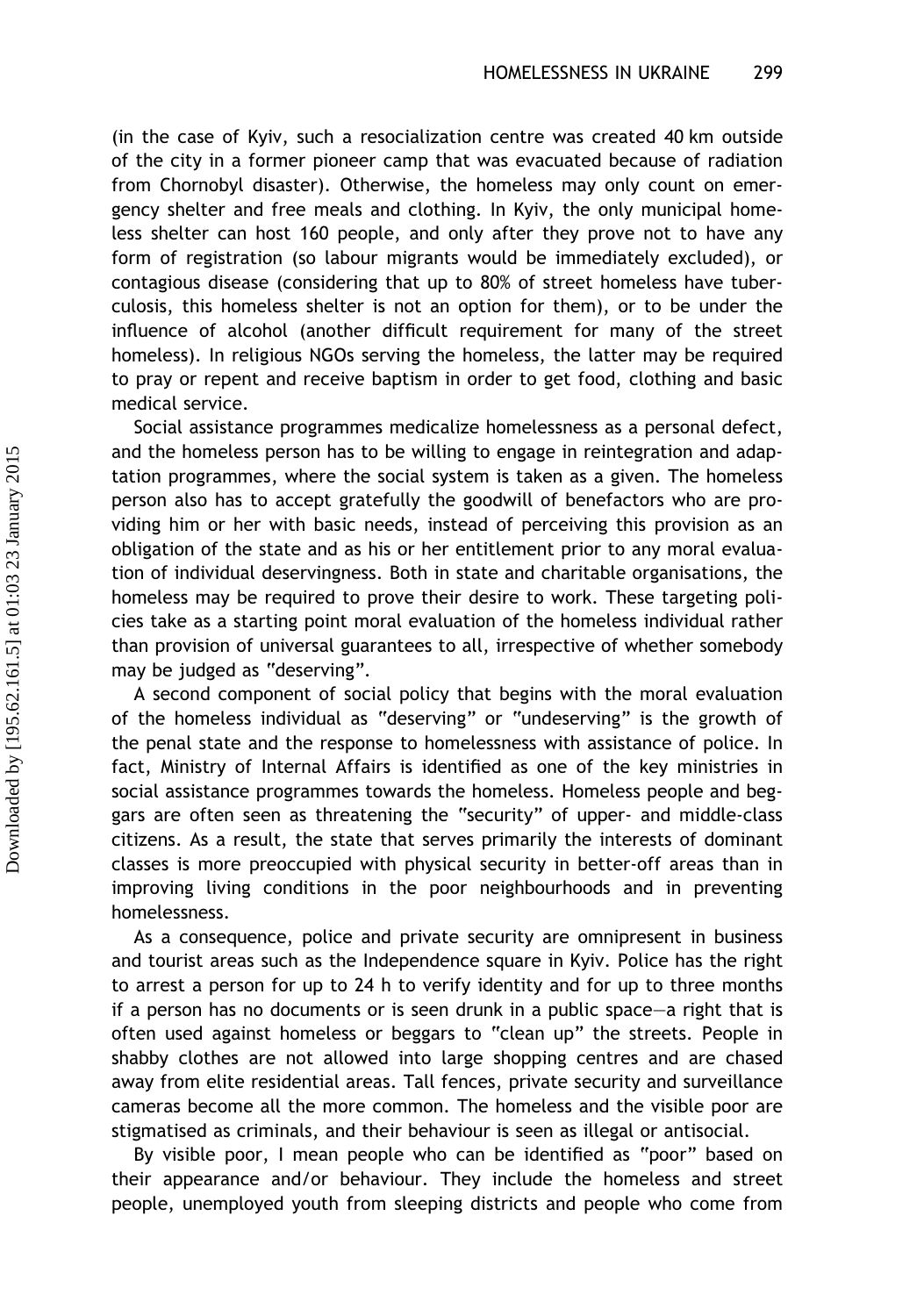villages and other poor areas of the country (identifiable by their accent, clothing style and behaviour). According to Lee, Farrell, and Link [\(2004,](#page-19-0) 42), the visible poor are stigmatised–"labelled or marked based on one or more attributes judged undesirable by in-group members". They are also "routinely avoided or treated as non-persons by domiciled passersby" (ibid.). Of course, the boundaries for such identification are never fixed but are socially constructed, and "excluded" groups may be different in different contexts. Lee et al. found that extreme exposure reduces sympathy towards the marginal groups and promotes avoidance of them: about ten per cent of city-dwellers they interviewed are even "altering where they go to shopping or entertainment or how they use public transportation because of the presence of homeless people" (ibid., 56). According to Wacquant [\(1998,](#page-20-0) 22), this is a type of poverty that causes discomfort "because it is visible, causes incidents and disagreements in public space and nourishes the diffused feeling of insecurity".

It is a known social fact that inequalities are a source of social tension, aggressive behaviour and crime. A logical conclusion from this fact would be that in order to decrease crime rates and feelings of insecurity, we should decrease the level of inequalities. On the contrary, the responses of the welloff population in the city centres are aimed at securing their privileged positions by keeping the poor out and making them invisible. Furthermore, in many countries, these are not only private responses (of the "Not in my backyard!" kind) but also public policies of the state. In particular, "zero tolerance" policies, first introduced in the United States, are now being copied as "best examples" throughout the globe: in Western Europe, in post-socialist countries and in the Third World alike.

"Zero tolerance" policies do not simply "spread" around the world: Wacquant ([1998](#page-20-0), 46) rightly notes that "they are flourishing because they meet the interests and feelings of authorities in the countries of destination". In welloff areas, where the presence of the poor is seen as a threat in itself, private security and "face control" are introduced to forbid the poor from entering. In Kyiv, the case of underground passages that were recently turned into shopping centres is especially interesting, because there was a change in major function (from a public passage to a semi-public shopping passage). It is an example of privatisation of public space in the Ukrainian capital–of course, people who do not intend to shop can still pass to the other side of the street as they used to, but several groups are excluded from passing. The homeless, the Roma, people under the influence of alcohol or drugs may be turned away by the guard. It is clear that the shoppers would not appreciate their presence, but how are these excluded groups expected to get to the other side of the street remains a question.<sup>11</sup>

Even when demands for security of the well-off residents of the city centres may be seen as legitimate, they definitely do not resolve the problems. Residents of apartment blocks in Kyiv often pay night guards to watch the entrances to their homes to prevent the homeless from entering and spending the night in the common hallways, on the stairwells or on the attics/basements.<sup>[12](#page-19-0)</sup> This does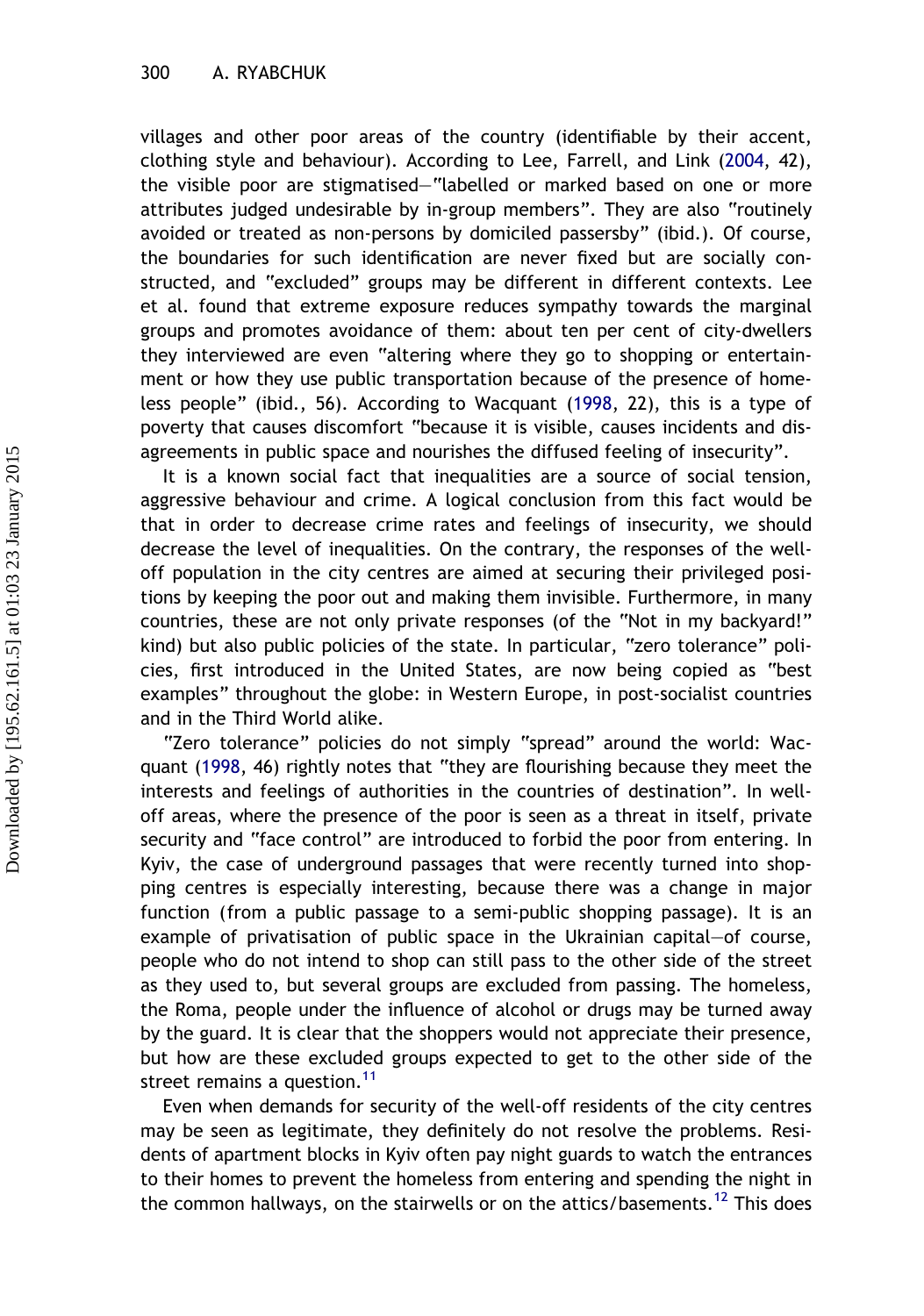not resolve the problem of homelessness, but instead leads to deaths of many homeless people in the streets during the cold winter (several hundred people died in the cold winter of 2006 in Kyiv alone, after which the state opened the first and only night shelter for the homeless).

Desire to clear the city centres from the poor is present not only among well-off individuals and private companies but also in public policies of the state. This tendency is more disturbing than private "initiatives", because the state by definition has to protect all of its citizens and not only those on the top of the social ladder. An example of such an attitude is "Operation 'Bum'" of the Transport Police at the train stations of Kyiv–places of high concentration of homeless people. People who look like they could be homeless are approached by policemen and asked to show documents and tickets to justify their presence at the station. Those without such documents are taken to the police station for further inspection and to check whether they have committed any crimes. In an interview to a TV news programme<sup>13</sup>, a policeman said that this "operation" is good both for the passengers (who "are afraid of the homeless because they may steal their belongings and spread contagious diseases") and for the homeless themselves (who "get at least a temporary opportunity to spend a night in a warm place"– police station). Another example is the initiative of the Ministry of Social Policy of Ukraine to create a centre that would register the homeless. It is supposed to "identify the homeless and to provide them with access to social protection" but in reality contributes more to controlling the homeless through "identification" and "registration" than to preventing the problem.

Cooperation of state services with private institutions to control and contain the homeless is also highly problematic. A sector of economy is created that makes profit on social inequalities, insecurity and the fear of the "dangerous" poor and because the state supports their profitable initiatives instead of defending the rights of the poor citizens against such privatised forms of harassment and exclusion. Moreover, such a turn to crime control is "a mode of state action to compensate for political failures and retrenchments in other fields of social policy", notes Feldman [\(2002](#page-19-0), 419). He also quotes Scheingold to support his oppinion: "while effective governance is increasingly out of reach, states in advanced capitalist societies develop diffuse, insistent, mutable, and, by some accounts, insidious iterations of disciplinary and punitive power. These capabilities are increasingly deployed as repressive surrogates for governance, that is, governing through crime control" (ibid.).

Increased crime control in cities usually means higher rates of imprisonment and over-representation of marginal groups in gaols (Wacquant [1998](#page-20-0)). This also means higher state expenses for maintaining prisons, which is done at the expense of decreasing state expenses for social programmes. Furthermore, when the poor leave the prisons after having served their sentence, they are confronted with a problem of having nowhere to go and no chances to find any work and to start a normal life. They either become homeless (among Ukrainian homeless at least a third are former convicts) or turn back to crime.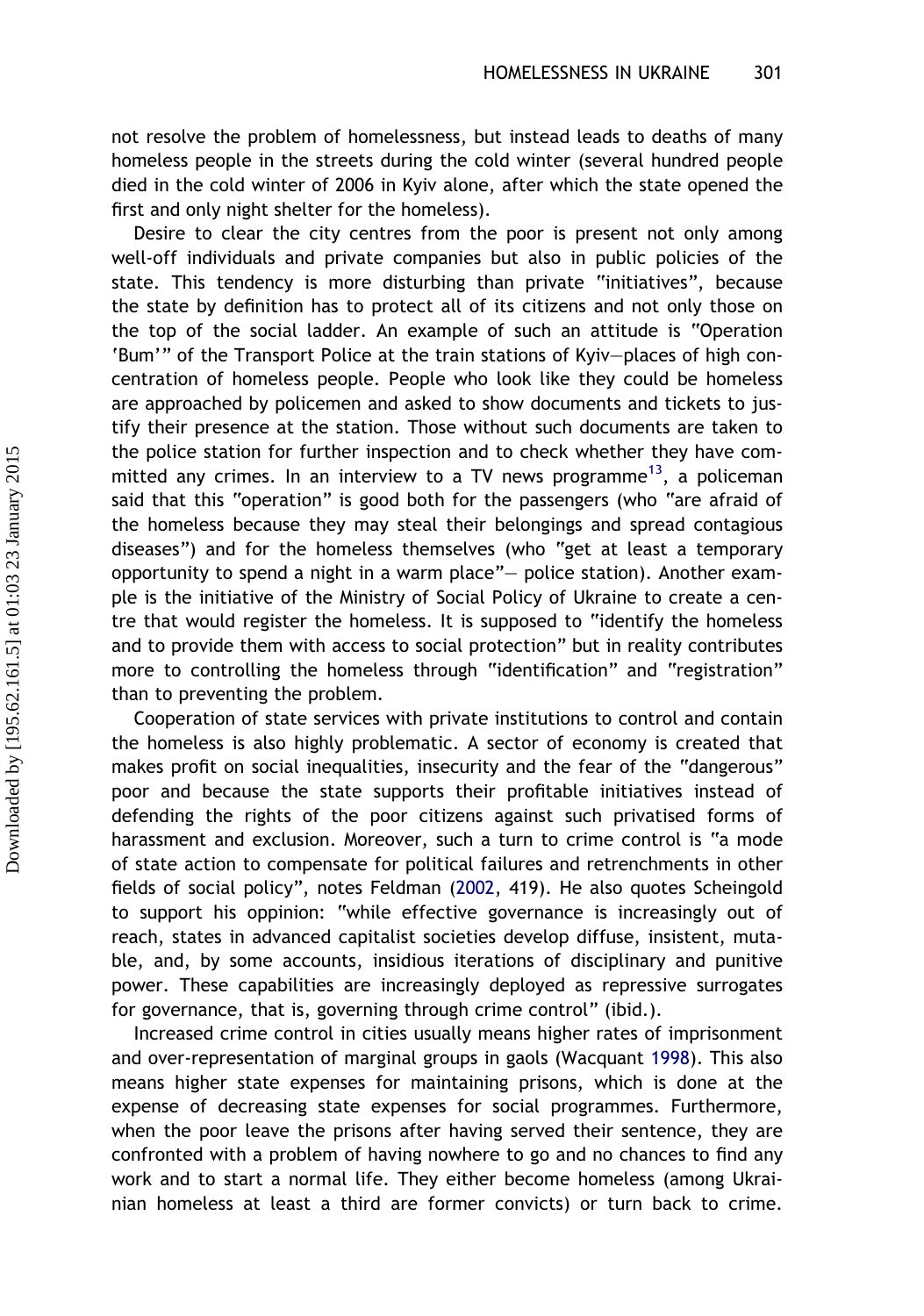"Whenever the police comes to be considered as an alien force by the community it is supposed to protect, it becomes unable to fulfil any role other than a purely repressive one and, under such circumstances, it can only add to discord and disorder, often fuelling the very violence it is entrusted to curb" (Wacquant [2007](#page-20-0)).

Despite the fact that human rights are meant to be equal and guaranteed to every human being, in reality, they are differentiated based on one's position in society. Rights are not entitlements guaranteed equally to all, but become dependent on a series of other social factors–on class position, race or ethnicity, age, place of residence, levels of cultural and social capital. In post-soviet societies, "reduction of government services increased the misery of the poor while advancing the economy for the benefit of the upper middle-class professionals and wealthy investors" (Wright [2000](#page-20-0), 34). Worldwide, "polarisation of the class structure … combined with ethnoracial segregation and welfare state retrenchment, has produced a dualization of the metropolis that has consigned large sections of the unskilled labour force to economic redundancy and social marginality" (Wacquant [2007\)](#page-20-0).

Such differentiation of citizenship often leads to serious violations of basic human rights of the poor. They are excluded from the semi-public places where they have to pay a fee to enter– many parks and sports facilities. They are excluded from cafes and supermarkets based on their appearance. For the homeless, this situation is especially acute, since they "might be so constrained that they are literally unable to do anything without infringing the rights of others" (King [2003](#page-19-0), 667). They may end up having no place at all to eat, drink, buy food and clothes, sleep or simply sit down to rest.

Having analysed ways in which homeless people's rights are violated because they have no home, King [\(2003](#page-19-0), 667–668) argues that housing should be seen as a freedom right and not a social claim: "all actions, be they urinating, love-making, reading a book or discussing philosophy are situated … we must have a place to be". For Ukrainian homeless, such "places to be" often are public toilets, abandoned buildings or subways. Homeless people are seen as second-class citizens to be satisfied with minimum standards of life, which leads to creation of bad quality facilities that the homeless prefer not to use– unsafe, dirty and overcrowded night shelters. In Ukraine, social housing for poor families is given only in the distant sleeping districts, despite the fact that 7–12% of all housing being built in Kyiv goes to the city housing fund (according to the law). Such policies segregate the poor population of the city from the wealthy. In Kyiv, this segregation is reinforced by natural barriers– the historical city centre with the highest housing costs is situated on the hills of the right bank of the Dnipro river, while the working-class sleeping districts are on the left bank. Wealthy districts are safer, cleaner, better-kept and have better schools and general infrastructure. This is a proof of differentiated citizenship depending on the place of residence

And finally, the visible poor are excluded in the public discourses where they are seen as a problem for the state, for charities and for society in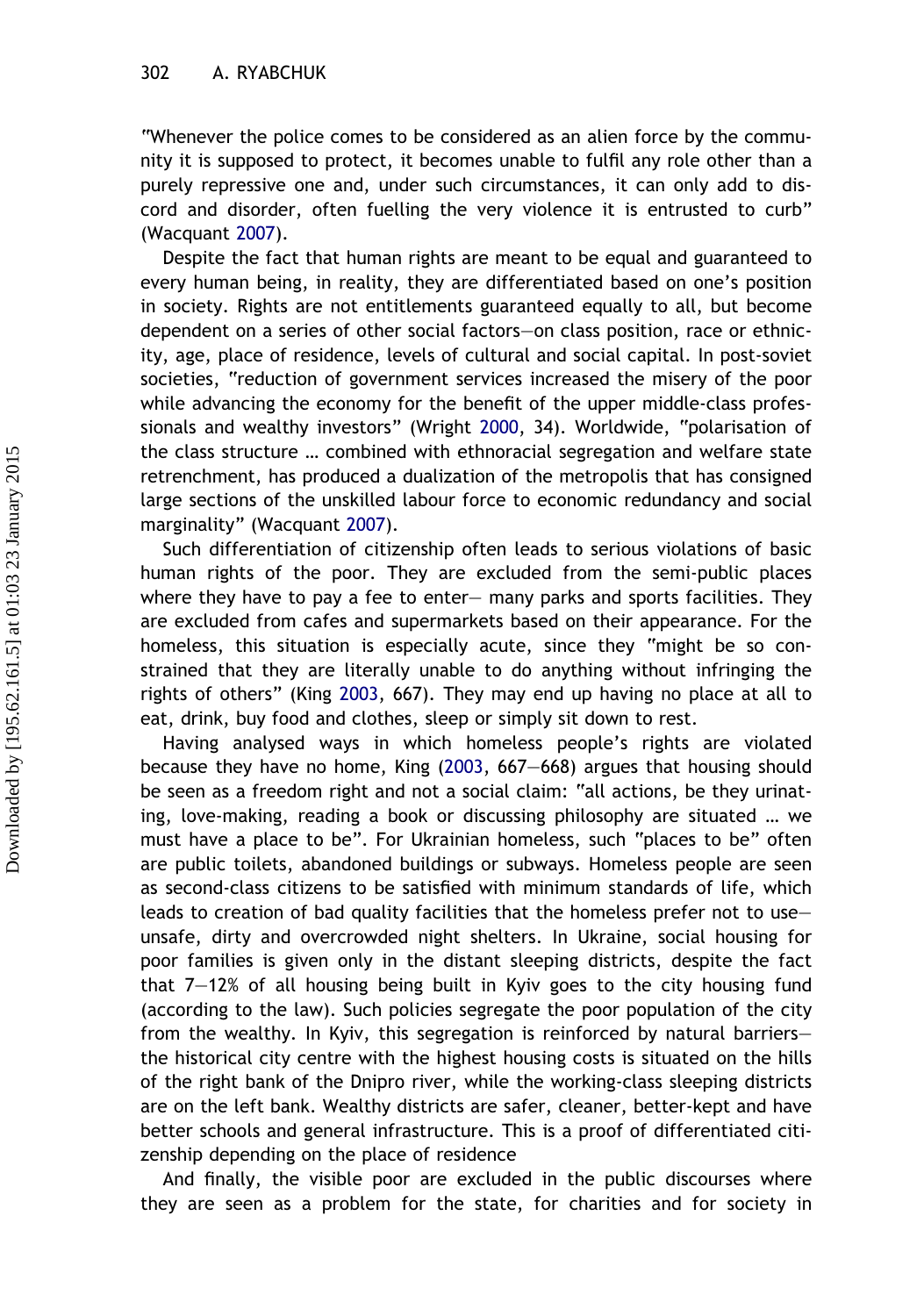general. "Homelessness can be criminalised through discourse, by inaccurately describing the causes of homelessness and publicising those descriptions in newspapers, radio broadcasts and television shows. Institutional mechanisms can also play a role in this; for instance, laws have been created which specifically target the survival strategies of the homeless people. Through these means, the primary causes of homelessness–poverty, lack of affordable housing and lack of jobs with living wages–become obscured. If they were instead highlighted, they could challenge (though not necessarily successfully) the legitimacy of the existing social order" (Schiff [2003,](#page-19-0) 494). Schiff's conclusion is important: instead of criminalising poverty, developing countries that seek democratic transformations should highlight the root causes of existing social problems and be committed to change the existing social order and to fulfil its obligations towards its most vulnerable citizens.

#### Conclusions

Homelessness is seen among the most visible forms of urban marginality in post-soviet countries. At the same time, sociological analysis of inequalities and of structural causes of social problems such as homelessness or street crime is marginalised. A similar retreat can be seen in politics and public discourses where immense efforts are made to present these problems as the fault of the poor themselves and consequently to decrease social assistance programmes. This paper has analysed the major structural causes of homelessness in Ukraine in access to housing and in the labour market: privatisation of almost all available housing and decrease in the construction of social housing by more than twenty times in the last two decades, housing affairs, inadequate housing conditions and overcrowding, as far as housing market is concerned, and unemployment, underemployment and the phenomenon of the "working poor", and the place of the homeless as a reserve army of labour in the capitalist labour market.

After analysing these causes of homelessness, a logical conclusion can be made that in order to resolve homelessness at a structural level, affordable housing and access to decent work (following Labour code regulations and with salary above poverty level) should be among the priorities of state policy and non-governmental institutions alike. The right to housing belongs to basic human rights (paragraph 1, article 25 of the General declaration of human rights) and is guaranteed in the Ukrainian Constitution (article 47). Violation of this basic socioeconomic right leads to homelessness and inability to satisfy other basic needs, namely protection from unsatisfactory weather conditions, personal hygiene, regular rest and meals, safety and privacy, which are necessary for human existence. Right to housing should therefore be guaranteed by the state and a comprehensive policy should be developed. Similarly, as our prior analysis has shown, right to decent employment should also be guaranteed to all if we wish to prevent homelessness and other social problems. We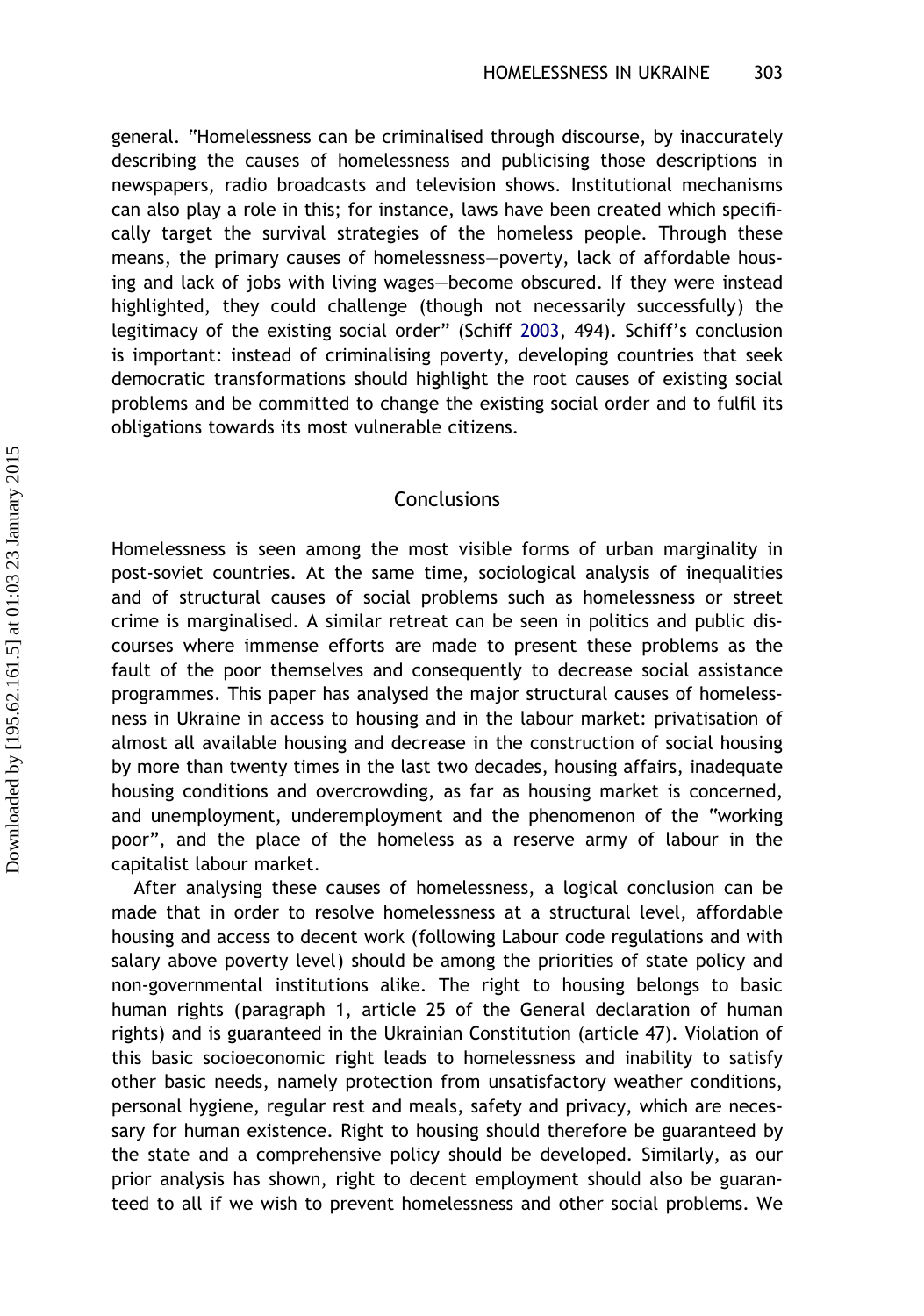<span id="page-18-0"></span>see however two quite contrary tendencies in Ukrainian policy: a gradual shift from universalism to targeting and criminalization of social problems.

Wacquant ([1998,](#page-20-0) 26) warns that one of the main causes of the degradation of social conditions and life chances of the urban poor is the "erosion of 'state social capital', that is, organisations presumed to provide civic goods and services–physical safety, legal protection, welfare, education, housing and health care–which have turned into instruments of surveillance, suspicion and exclusion rather than vehicles of social integration and trust-building". He also notes that "the punitive nature of street-level welfare bureaucracies ensures that their effect is more often disruptive than stabilising", arguing for the need to defend a strong social state instead of further criminalising poverty.

A focus on human rights and the need to create a democratic state that would respect them seems one of the possible solutions. Taking housing policy as an example, King ([2003](#page-19-0), 670) argues that "One of the key problems with housing policy is its relatively low political priority … because housing as a social problem is all too frequently seen as particularist and concerned with a minority of population. […] However, a discourse based on freedom rights concentrates on common features within a population by emphasising those basic elements which most take for granted, but which are impossible without access to housing. Hence, the stress is on what is common and universal to us all and not what separates or excludes certain groups or individuals". Access to work, medical assistance, education, transport, safe and well-kept public spaces, freedom of movement in the city can also be seen as freedom rights that the state has to guarantee to all.

#### **Notes**

- 1. According to the Social monitoring of the Institute of Sociology of the Academy of Sciences of Ukraine in 2010, almost a third of all respondents lived without sanitation or central heating (one in ten said their apartment was "very cold in winter"), a quarter had unstable supply of electricity, one in ten lived in overcrowded conditions (three or more persons per room) and the same number of people had leaking walls or ceiling.
- 2. Statistical data on housing conditions is taken from the Social Monitoring of the Institute of Sociology, Academy of Science of Ukraine and from the State Statistics Committee of Ukraine [http://www.ukrstat.gov.ua.](http://www.ukrstat.gov.ua)
- 3. High housing expenses also mean a need to save on other costs (food, medicine, clothing, transport, education, cultural and social life), forced co-habitation without a possibility to escape family violence or other conflicts, and a high risk of homelessness in case of illness, job loss or unpredictable expenses. This has lead Russian sociologist Tikhonova [\(2003\)](#page-19-0) to list inadequate housing as one of the key factors of social exclusion.
- 4. According to the data of the Moscow Department for criminal investigations, at the end of 1994, 115 owners of sold flats were declared "disappeared". In 1993, there were 17 murders related to housing transactions, and in early 1994, there were already 50 such murders. Between January and June 1994, at least 500 persons ended up on the street because of housing transactions (Andrusz, Harloe, and Szelenyi [1996](#page-19-0)).
- 5. For instance, in Hungary, between 1989 and 1994, housing expenses rose by 50% and they continue to rise today (Polakov and Guillean [2001\)](#page-19-0).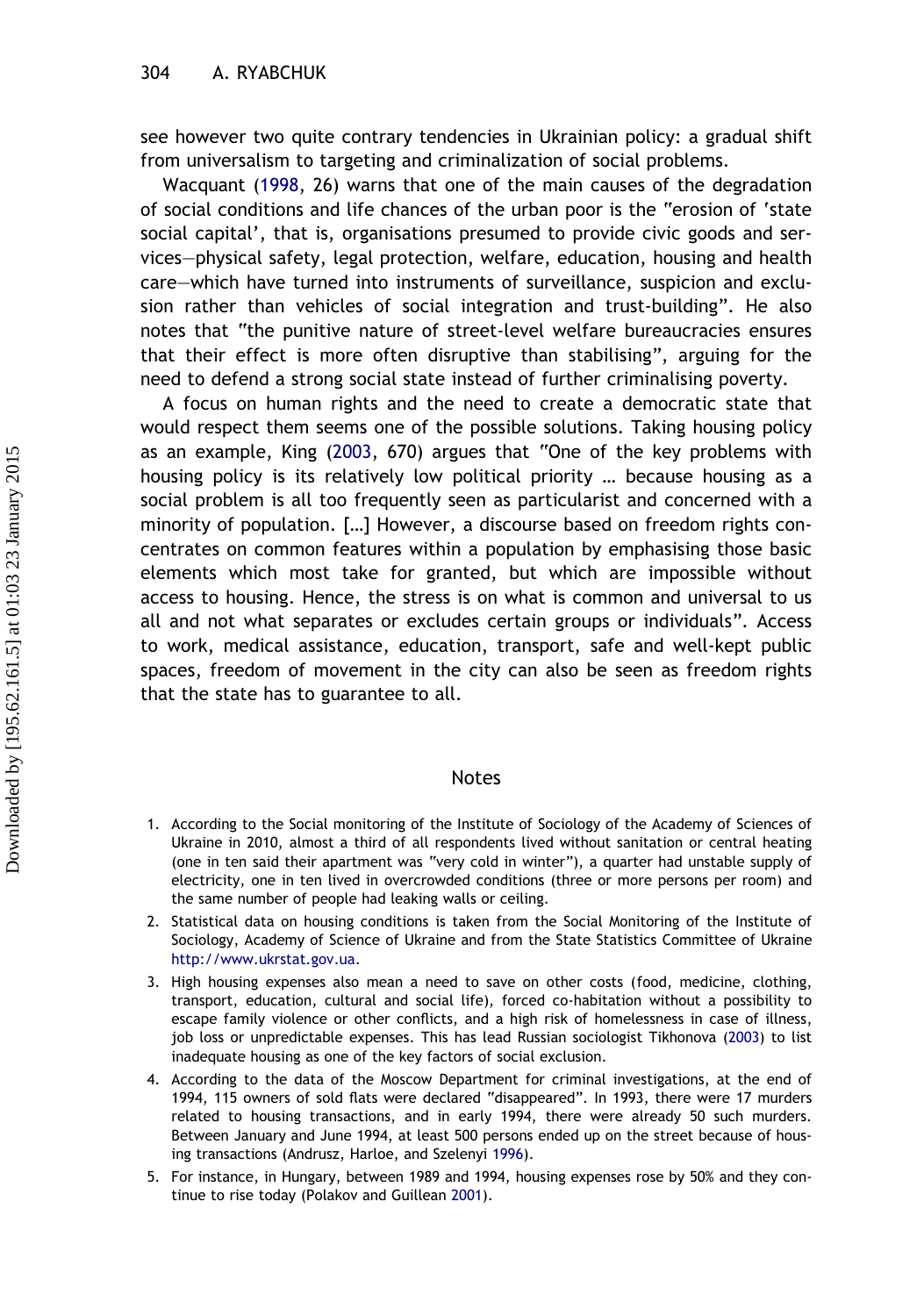- <span id="page-19-0"></span>6. Published online at: <http://gazeta.ua/index.php?id=137512> One should note that these construction workers are for the most part precarious day-labourers working in the shadow economy without work contracts or social guarantees.
- 7. Economico-political manuscripts of 1844.
- 8. <http://www.homeless.net.ua/ua/researches.php>
- 9. "Clean Thursday" is how Ukrainians call the day, when Jesus washed the feet of his disciples before being condemned to death. On this day, religious tradition encourages people to clean up their houses, wash themselves and all their clothes in order to prepare for Easter.
- 10. Published in a Ukrainian weekly magazine " Ukrainski Tyzhden" in October 2008, No. 41(50).
- 11. Other examples of such "privatisation of public space" are parks and green areas. Many small squares in the city centre of Kyiv have been turned into summer terraces of restaurants or cafés and you can only sit there if you order something.
- 12. A more extreme example of urban segregation and exclusion of the poor is seen in "gated communities". This a wide-spread (and widely criticised) phenomenon in countries like the USA (Low 2003) or South Africa whereas in Ukraine first gated communities are only beginning to appear in the last decade. In Kyiv such communities are presented as positive signs of city growth, prosperity and comfortable life. An advertisement of "Vozdvyzhenka" gated community proudly lists all the benefits of living "in the very heart of the city, but as if in a small peaceful XIXth century district, with private security, video surveillance, own kindergarten and elementary school, health and sports facilities …".
- 13. A programme with the title "Transport police is conducting a prophylactic operation named 'Bomzh'" on 28 January 2006, online access at: <http://5tv.com.ua/newsline/184/0/20300/.>

#### References

Andrusz, G., M. Harloe, and I. Szelenyi, eds. 1996. Cities after Socialism: Urban and Regional Change and Conflict in Post-socialist Societies. Oxford: Blackwell. 356 p.

Bauman, Z. 2003. Wasted Lives: Modernity and Its Outcasts. Cambridge: Polity. 152 p.

- Evans, J. 2003. "Building Partnerships in the Fight against Homelessness." Homelessness in Europe: The Newsletter of FEANTSA (Spring): 5–6. [http://www.feantsa.org/spip.](http://www.feantsa.org/spip.php?article1036&lang=en) [php?article1036&lang=en.](http://www.feantsa.org/spip.php?article1036&lang=en)
- Feldman, L. C. 2002. "Redistribution, Recognition, and the State: The Irreducibly Political Dimension of Injustice." Political Theory 30 (3): 410–440.
- Gutov, R. 2001. "Bezdomnye v Rossii: vzgliad na problem." [The Homeless in Russia: A View on the Problem – In Russian.] Sociologichekoe Obozrenie 5 (1): 102–113.
- King, P. 2003. "Housing as a Freedom Right." Housing Studies 18 (5): 661–672.
- Layton, J. 2000. Homelessness: The Making and Unmaking of a Crisis. Toronto: Penguin. 320 p.
- Lee, B. A., C. R. Farrell, and B. G. Link. 2004. "Revisiting the Contact Hypothesis: The Case of Public Exposure to Homelessness." American Sociological Review 69: 40–63.
- Low, S. 2003. Behind the Gates: Life, Security and Pursuit of Happiness in Fortress America. New York: Routledge. 288 p.
- Polakov, V., and C. Guillean. 2001. International Perspectives on Homelessness. Westport, CT: Greenwood Press. 328 p.
- Schiff, L. 2003. "The Power to Define: Definitions as a Site of Struggle in the Field of Homelessness." International Journal of Qualitative Studies in Education 16 (4): 491–507.
- Standing, G., ed. 1991. In Search of Flexibility: The New Soviet Labour Market. Geneva: ILO. 440 p.
- Tikhonova, N. 2003. "Fenomen socialnoj exclusii v usloviakh Rossii." [The Phenomenon of Social Exclusion in Russian Context – In Russian.] Mir Rossii 12 (1): 36–84.